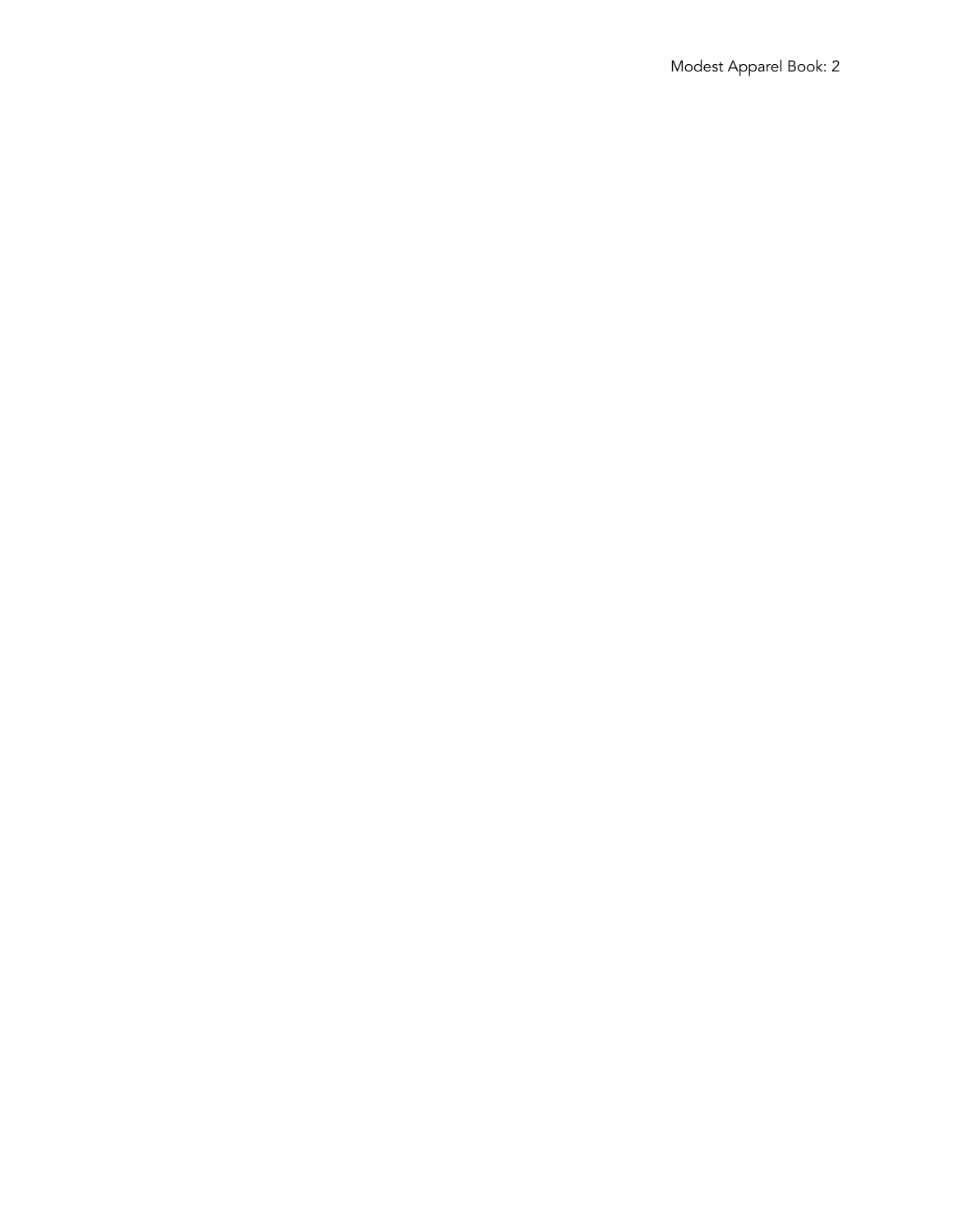#### **Introduction**

Does modesty in dress make a difference? I don't believe there's many Christians today who think much about it. I've seen people cringe at the mention of modesty. Once I was discussing the subject with a group of people, and one of them piped up quickly and said, "Well, I think you should judge not lest you be judged." I didn't throw any more pearls out that day.

It is easier to believe it's just the heart that counts. The problem with this is that our hearts are made known by our outward life. Proverbs 27:19 says, "Like water reflects a face, so a man's heart reflects a man." The ERV catches the meaning here by saying, "Just as you can see your own face reflected in water, so your heart reflects the kind of person you are." Who you are on the inside will be shown by how you conduct yourself on the outside, and this includes the clothes you wear.

Sermons on modesty aren't preached much from the pulpits of Churches today, but when they are, they aren't taught in the proper way. Women leave feeling like they are more of a sex object than a person created in the image of the Almighty, and they end up wondering if all that's permissible is a burlap sack. They are constantly told to cover up so that their brothers in Christ won't be tempted to lust. One thinks, "Can a Christian man show a little self-control here?" I've heard preachers say that a woman's sleeves need to be to the wrists and her dress to the ankles. Listen y'all, if a man has a problem lusting after a woman's wrists or ankles, he's the one with the problem, not her. A woman can look beautiful and still be modestly clothed, and if a man lusts after her just because she is pretty, it's not her fault. There's nothing wrong with a woman looking pretty for herself, or if she's married, for her husband. It's not a sin to be beautiful or even stylish, as long as everything is done with decency and modesty.

Men are generally left out of the modesty teaching altogether. This next part may sound harsh but it needs to be said: I've seen overweight preachers with tight pants stand up in front of a church and basically scream at the women to dress modest. It's a wonder that churches with preachers like this have any congregants left in them. I tend to think that a preacher who is constantly stressing about women needing to be modest is probably a preacher who has a problem gawking at women in the first place.

Some people reading this book will find what I've just said refreshing, because this is a subject that is often approached in a wrong way. What a lot of people do though is leave a church like I've mentioned above and veer off into the other extreme of not worrying much at all about what they wear. Do you ask yourself when you clothes shop, "Is this modest?" Have you really thought much about it in your Christian walk?

Women should dress modest, but there's a right way and a wrong way to teach it. Sermons about modesty shouldn't be solely directed towards women, and they shouldn't place the fault of lust solely upon the women. It's true that a woman can purposefully dress to entice a man, but it's more often the case that a woman is dressed the way she is because it makes her feel pretty in an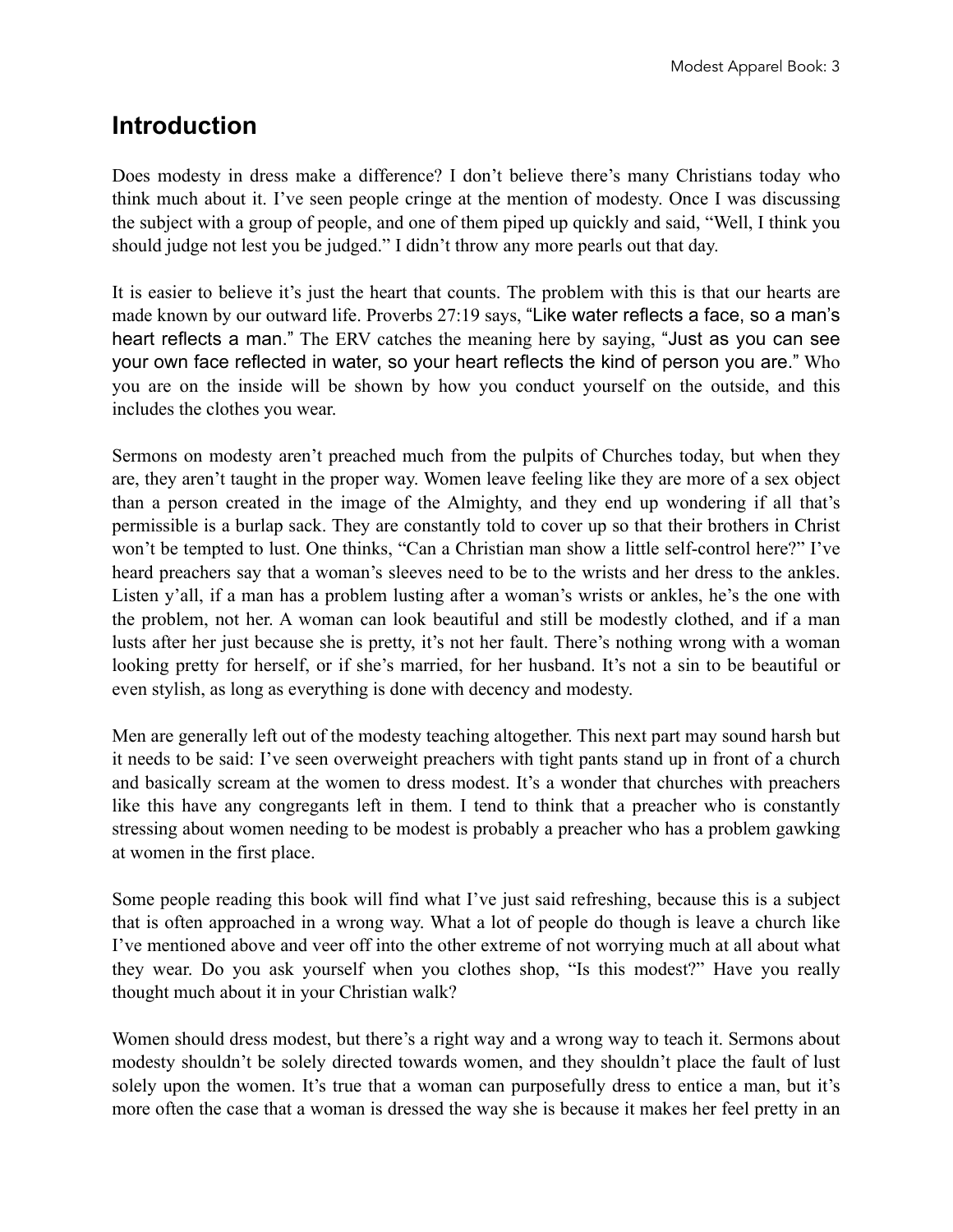innocent way. Lust is the problem of the one doing the lusting. That doesn't mean we are free to wear a thong and holler, "It's not my fault if you lust!" It just means that some people will find a way to lust after a modestly dressed woman, yet still try to place the blame on them. At the same time both men and women should realize that some things worn call attention to them in ways that are inappropriate.

Proper teaching on modesty should begin with a call for Yahweh's people, both men and women, to be set-apart according to the Scriptures. We live in this world but we do not belong to this world. We belong to the Almighty; He purchased us with the blood of His own Son. We are servants to Him, and we are to reflect His character. People should be able to look at us and tell that we are different, in a good way, before we ever open our mouth. They might also think we are a bit strange because we aren't "going with the flow" of modern society, but it's okay to be different, so long as we aren't trying to do so in a haughty way. We are supposed to live to be seen by other people, but it's because we are shining for the glory of our Father (Mt. 5:16).

In light of what Yeshua says in Matthew 23, we should see that both the inside and outside of our bodies need to be clean. "Woe to you, scribes and Pharisees, hypocrites! For you clean the outside of the cup and of the platter, but within they are full of extortion and unrighteousness. You blind Pharisee, first clean the inside of the cup and of the platter, that its outside may become clean also." (Matthew 23:25-26)

Yeshua does not say the outside of "the cup" (our body) is unimportant, but that our emphasis should be on having both the inside and outside clean, beginning with the inside. This is because holiness on the inside will eventually manifest on the outside. However, the opposite is true as well. A wicked heart will eventually manifest itself on the outside. A wicked heart might be masked for a while (as with some Pharisees), but it will sooner or later show itself.

Many professing Christians allow for just about anything. Their liberal attitude has "declared clean" a host of sins that Scripture condemns, and obedience is no longer believed to be a necessary fruit of salvation. Bible verses which teach that Christians must obey their Lord are discarded (1 Jon. 2:3-4; Heb. 5:9). It is taught today that all a person needs to do is accept Jesus Christ into their heart, say a small prayer, and they have absolutely nothing to fret about. This modern, progressive teaching has led many outsiders to believe that the Christian faith is nothing short of complacency, and in some instances a copycat of paganism.

Some Christians will read statements like mine and shout out, "Legalism!" They say that such teaching is bondage and they need some liberation. "There is freedom in Christ," you might hear. But is freedom in Christ a freedom to sin? Are we really free to live any way or dress any way we desire? What this mindset teaches is that we need liberation from Yahweh, because as we will soon see, it is Yahweh which teaches that our clothing should be modest.

I remember a time years' ago, riding down the road and listening to the radio, and I heard a Pastor say that he would not give a dime to a church that teaches to observe God's laws, but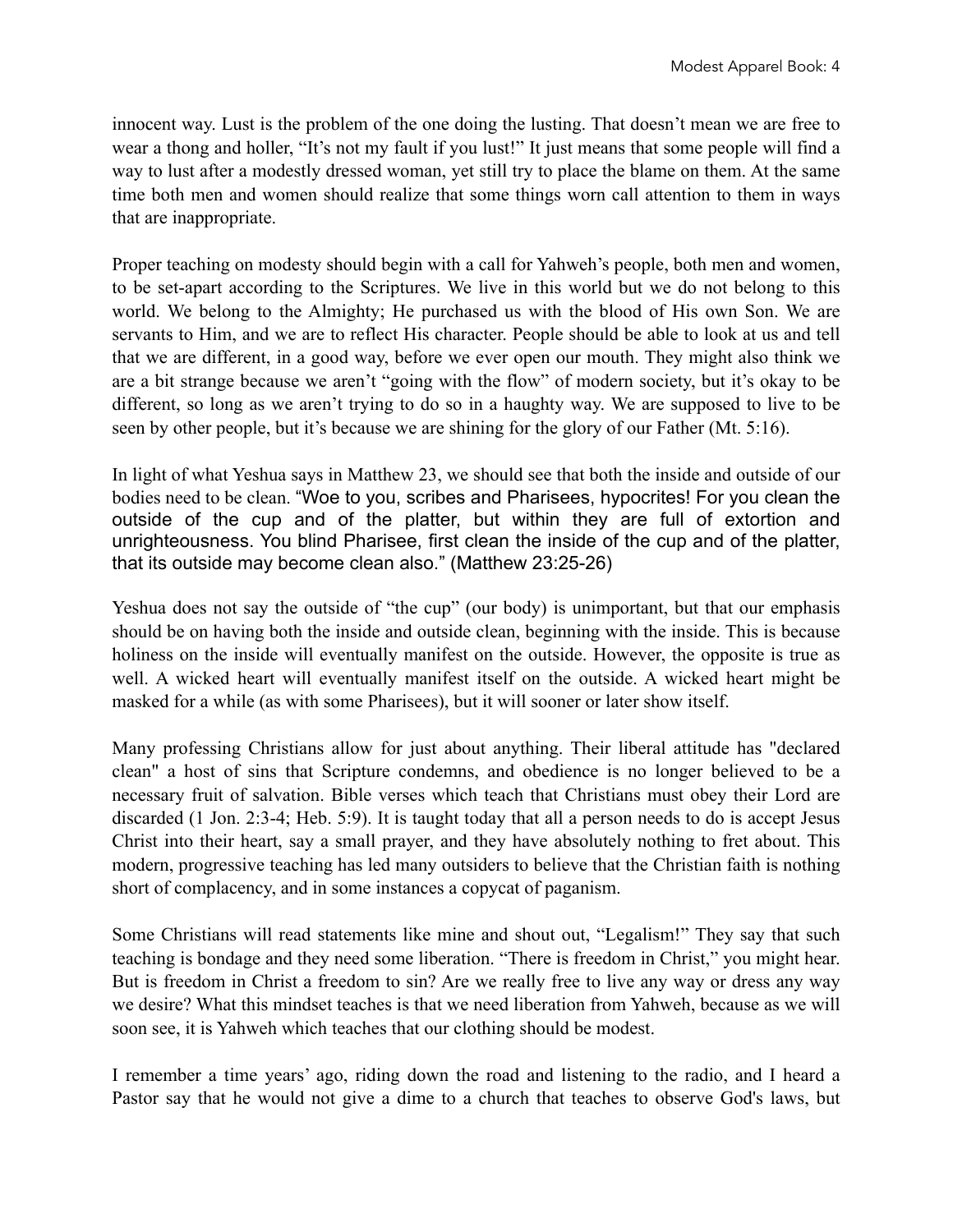would give everything he had to a church that teaches grace. I rolled my eyes so hard I think they almost stuck to the back of my head. This same Pastor stated that to be under rules or regulations was nothing less than bondage, and was not the desire of God for Christians under the New Covenant. In his mind the "Old Covenant God" was one of bondage, but under the New Covenant this same God has freed us from all those old, worn-out ways of grievous living. This man would have a hard time explaining to the Psalmist David how the commandments of Yahweh were harsh laws we need to be freed from. David stated that he loved Yahweh's law (Ps. 119:97), and that liberty was found by walking in Yahweh's precepts (Ps. 119:45); this squares with the Apostle James' view of the law as one of liberty (Jam. 1:25).

Turning back to the aforementioned preacher, grace in his mind is more of a license to sin than a merciful act upon someone who has done wrong. What he's done, and what so many do, is turned the grace of God into licentiousness, and in doing so have denied the very Son of Yahweh (Jude 1:4). It is the grace of Yahweh that teaches us to live soberly and righteously in this present, evil world (Titus 2:11-14). Do not let this buzz word (legalism) frighten you. It's become a word that progressive "Christians" love to pin on faithful Christians. There is nothing wrong with being legal or lawful according to the Scriptures. Would you rather be legal or illegal? If a cop shows up behind you, are you cheerful if you've been speeding and your plate is out of date? Does it make you feel special when he writes you a ticket for breaking the law?

I choose being legal or better yet lawful, seeing it is obedience to Yahweh's law that brings freedom and liberation. Yahweh has given us instructions in His word on clothing our bodies properly. For us to reveal or show our nakedness amidst society is shameful. Here are just a handful of passages to prove this point.

And when Moses saw that the people were naked; (for Aaron had made them naked unto their shame among their enemies:) (Exodus 32:25, KJV)

So Hanun took David's servants, shaved off one half of their beards, and cut off their garments in the middle, even to their buttocks, and sent them away. When they told David this, he sent to meet them, for the men were greatly ashamed. The king said, "Wait at Jericho until your beards have grown, and then return." (2 Samuel 10:4-5)

Come down, and sit in the dust, virgin daughter of Babylon. Sit on the ground without a throne, daughter of the Chaldeans. For you will no longer be called tender and delicate. Take the millstones, and grind flour. Remove your veil, lift up your skirt, uncover your legs, and wade through the rivers. Your nakedness will be uncovered. Yes, your shame will be seen. I will take vengeance, and will spare no one." (Isaiah 47:1-3)

Now they came to Yeshua and saw the madman who had had the legion. He was sitting there, dressed in clothes and in his right mind. The people were scared. (Mark 5:15, TLV)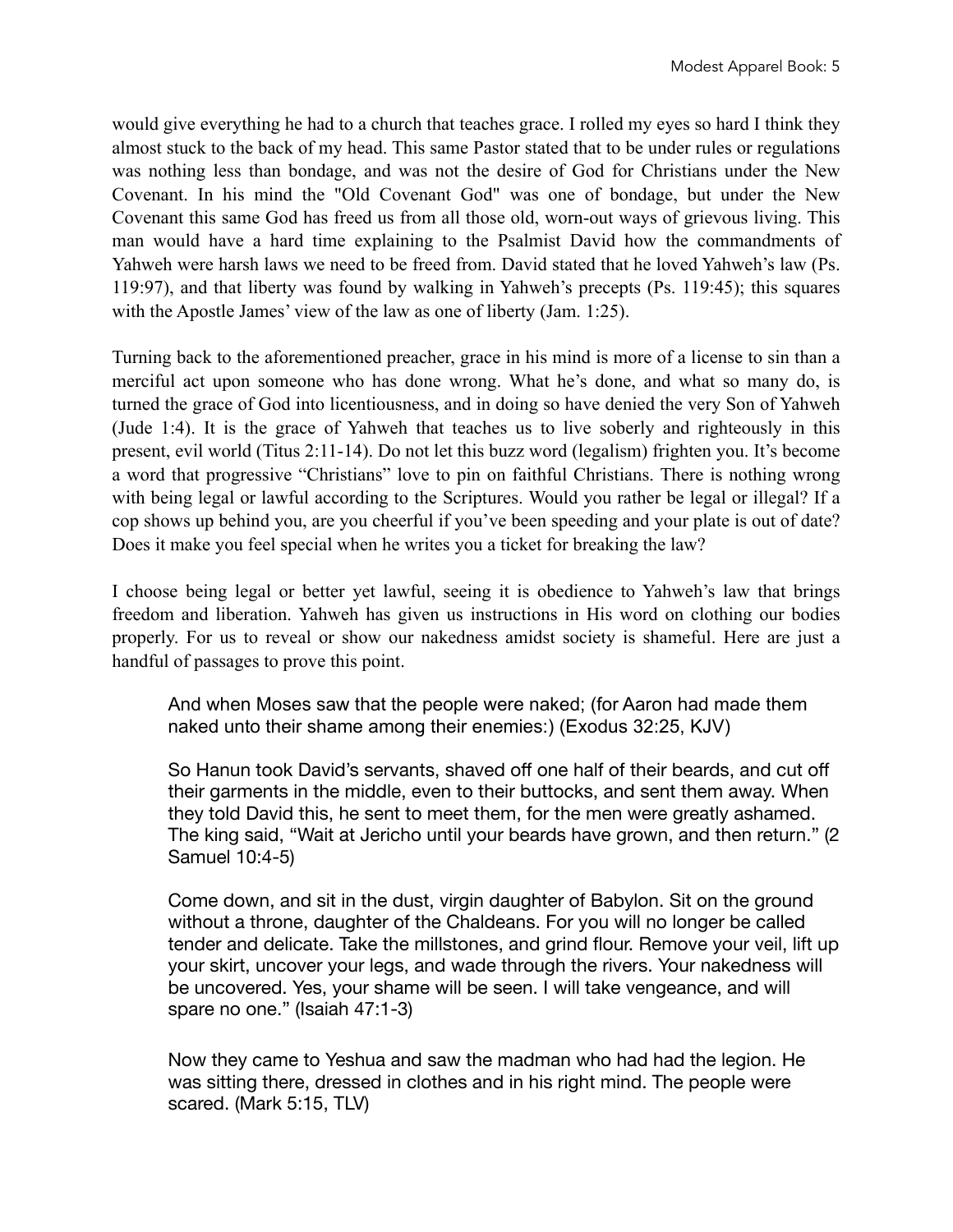I counsel you to buy from me gold refined by fire, that you may become rich; and white garments, that you may clothe yourself, and that the shame of your nakedness may not be revealed; and eye salve to anoint your eyes, that you may see. (Revelation 3:18)

I began writing this book (2003-04) when I started studying on the proper, Scriptural apparel for women. I grew up in a household that believed pants where an acceptable outward garment on both men and women. In my late teenage years I began to examine a few passages in Scripture and came to the conclusion that a woman should not wear pants for any reason. I now see (beginning in 2004 and currently in 2022) that my early conclusion was based on a surface deep interpretation of Deuteronomy 22:5. Anyone reading this passage with a modern, western 20th century mindset will probably come away thinking it prohibits a woman from wearing pants and a man from wearing a dress or skirt. This is because we grew up watching shows like Leave it to Beaver and Andy Griffith, and seeing pants as primarily a man's garment and a dress as primarily a woman's garment. But why are we taking our lead from mid-20th century TV shows? What about the Bible? Have you really studied the Scriptures on this subject?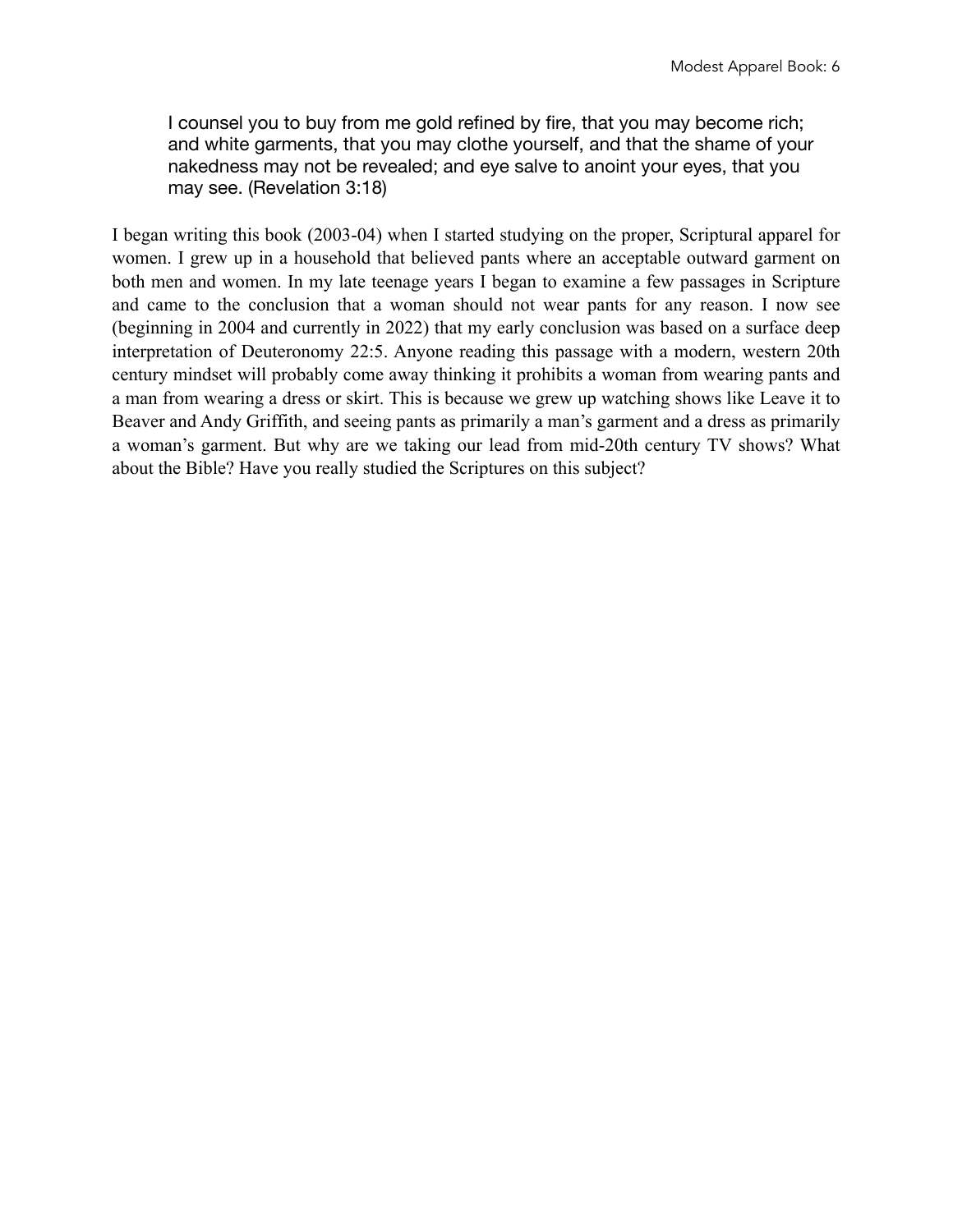## **Genesis 3 and the Ketoneth**

In the beginning man and woman were without and apart from sin, naked and unashamed in a holy way (Gen. 2:21-25). After sin entered (Gen. 3:1-6), Adam and Eve became aware of their nakedness and sewed fig leaves together, making themselves loincloths (Genesis 3:7, ESV, TLV, TS2009). The word "aprons" used in the KJV doesn't carry the meaning of an apron that you'd use for cooking in the kitchen. The Hebrew word (*chagor*) has to do with the waist (belt); the use of the English word apron here is more akin to our modern nail apron.

After their fall into sin Yahweh reprimanded Adam, Eve, and the serpent. We find that the loincloths they made must have been insufficient in the eyes of Yahweh, for Yahweh replaced them with coats of skin which He made (Hebrew = *asah*: appointed or instituted; Genesis 3:21). What exactly was this coat that Yahweh placed upon the two? Was it a generic covering, or was it a specific garment that Yahweh prescribed to adequately cover their nakedness? The IVP Bible Background Commentary on Genesis 3:21 helps us here by saying: "The long, outer tunic is still the basic garment for many people in the Middle East. This replaces the inadequate fig-leaf covering made by Adam and Eve. God provides them with these garments as the type of gift given by a patron to a client."

The Hebrew word for coat is *ketoneth* (used 29x in the OT), and is defined by various lexicons as a tunic, robe, or long shirt-like garment. Strong's Exhaustive Concordance gives "to cover, a shirt" as the definition, while Brown, Drivers, and Briggs states: "tunic, under-garment, a long shirt-like garment usually of linen." The NKJV says "tunics" at Genesis 3:21, as does the Amplified Bible, Tree of Life Version, New English Translation of the Septuagint, and Lexham English Septuagint. You've probably seen this type garment worn by people in Eastern culture or by Muslims. It's basically a long shirt-like garment which hangs down from the shoulders to just above or below the knees, and sometimes to the ankles, draping loosely over the mid-section of the body.

Digging into the definition of the Hebrew word *ketoneth* shows us that it is not a garment divided in the middle like modern day pants. Adam was not given a set of trousers or a three-piece suit in Genesis 3:21. This is clear from the English words tunic and long, shirt-like garment. Consider Webster's 1828 Dictionary, and the modern online Merriam-Webster Dictionary.

(1828) TUNIC... 1. A kind of waistcoat or under garment worn by men in ancient Rome and the east. In the later ages of the republic, the tunic was a long garment with sleeves... 2. Among the religious, a woolen shirt or under garment...

(Online) Old English tunice, from Latin tunica, of Semitic origin; akin to Hebrew kuttōneth coat. 1a: a simple slip-on garment made with or without sleeves and usually knee-length or longer, belted at the waist, and worn as an under or outer garment by men and women of ancient Greece and Rome.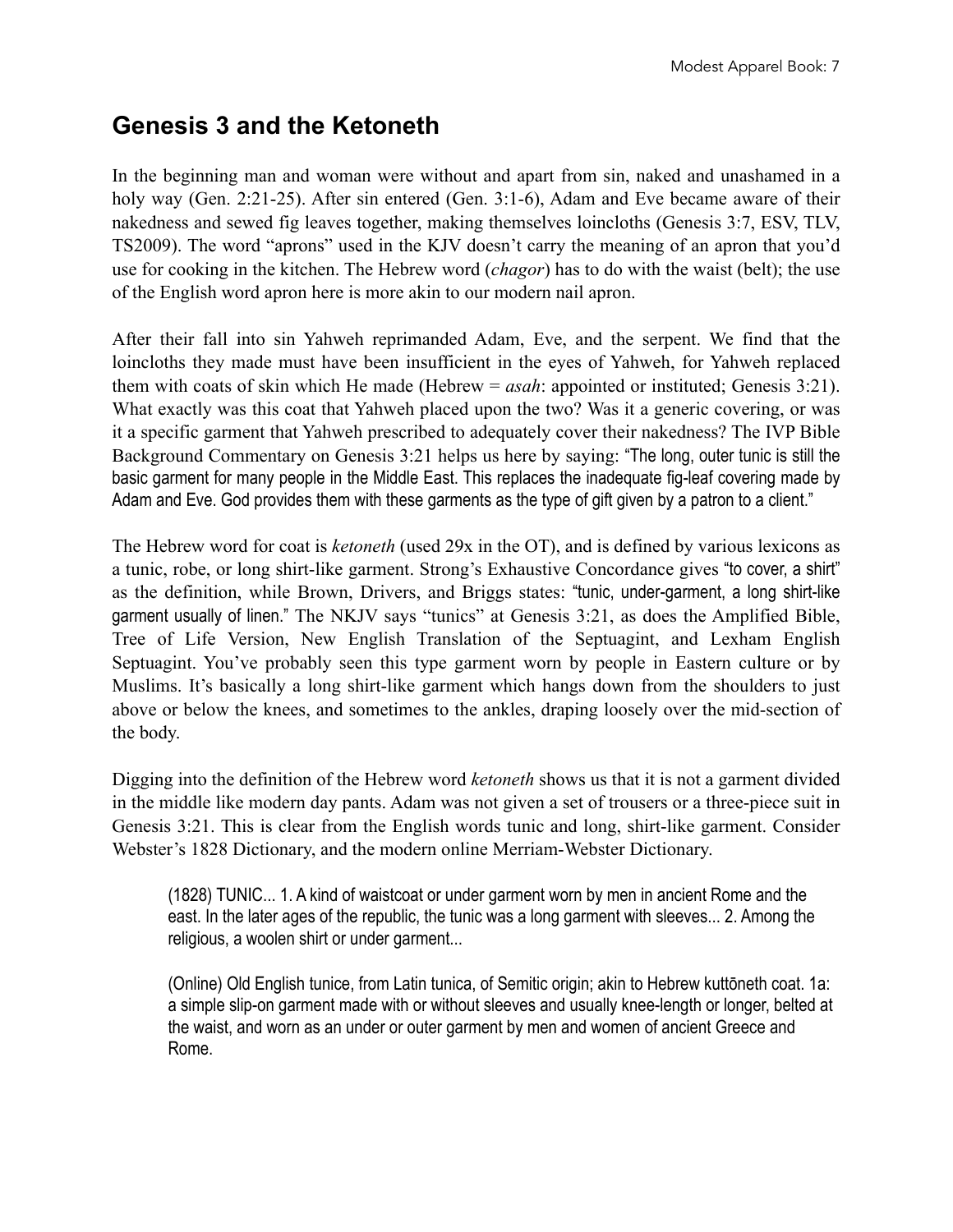We get pretty much this same definition from the Eerdmans Bible Dictionary:

The basic unit of clothing for both men and women was a shirtlike tunic (Heb. Ketonet; Gk. Chiton), an undergarment with long or medium sleeves which reached to the ankles. (EBD, 1987, pg. 224)

Eerdmans gives the definition of *chiton* (somewhat of a Greek transliteration of the Hebrew *ketoneth*) as follows: "[Gk. chiton tunic, of Semitic origin: akin to Hebrew kuttoneth coat, Syriac kettana linen, Assyrian-Babylonian kitu, kitinnu linen]... [Gk. chiton]: the basic garment of ancient Greece worn usually knee-length by men and full-length by women and made in two styles..."

The Holman Bible Dictionary has this to add on the basic clothing for men and women in ancient Biblical times.

Clothing styles: The Bible gives only general descriptions of the types of garments worn in biblical times. Egyptian, Assyrian, Roman, and Hittite monuments provide extensive pictorial evidence of dress in the ancient world. The need for clothing derives its origin from the shame of nakedness experienced by Adam and Eve in the garden (Gen. 3:7-8). God's provision for His people is reflected in the animal skin garments given in response to human need. Men and women wore tunics made of linen or wool hanging from the neck to the knees or ankles. The Beni Hasan Tableau from the tomb of Khnum-hotep in Egypt depicts tunics worn by Semitic peoples as having diverse patterns and colors. (HBD, CD Rom, Under "Cloth, Clothing")

The International Standard Bible Encyclopedia has some to offer as well.

The three normal body garments, the ones most mentioned in the Scriptures, are sadhin, a rather long "under garment" provided with sleeves; ketoneth (Greek chiton), a long-sleeved tunic worn over the simlah... We may well begin here with the familiar saying of Jesus for a basal distinction: "If any man would go to law with thee, and take away thy coat (Greek chiton), let him have thy cloak (himation) also" (Mt 5:40). Here the "coat" (Hebrew kethoneth) was the ordinary "inner garment" worn by the Jew of the day, in which he did the work of the day (see Mt 24:18; Mk 13:16). It resembled the Roman "tunic," corresponding most nearly to our "long shirt," reaching below the knees always, and, in case it was designed for dress occasions, reaching almost to the ground... The well- known piece of Assyrian sculpture, representing the siege and capture of Lachish by Sennacherib, shows the Jewish captives, male and female, dressed in a moderately tight garment, fitting close to the neck (compare Job 30:18) and reaching almost to the ankles; which must represent the kethoôneth, or kuttoôneth of the period, as worn in towns at least. (ISB, "Dress," sections 3.1 and 4.2)

Further insight on the common garment for both sexes is found in the book entitled Manners and Customs in the Bible.

The basic dress for both men and women was the ketoneth, a shirtlike garment which is depicted in ancient art in a variety of styles. Usually made of wool, it could reach as far as the ankles or just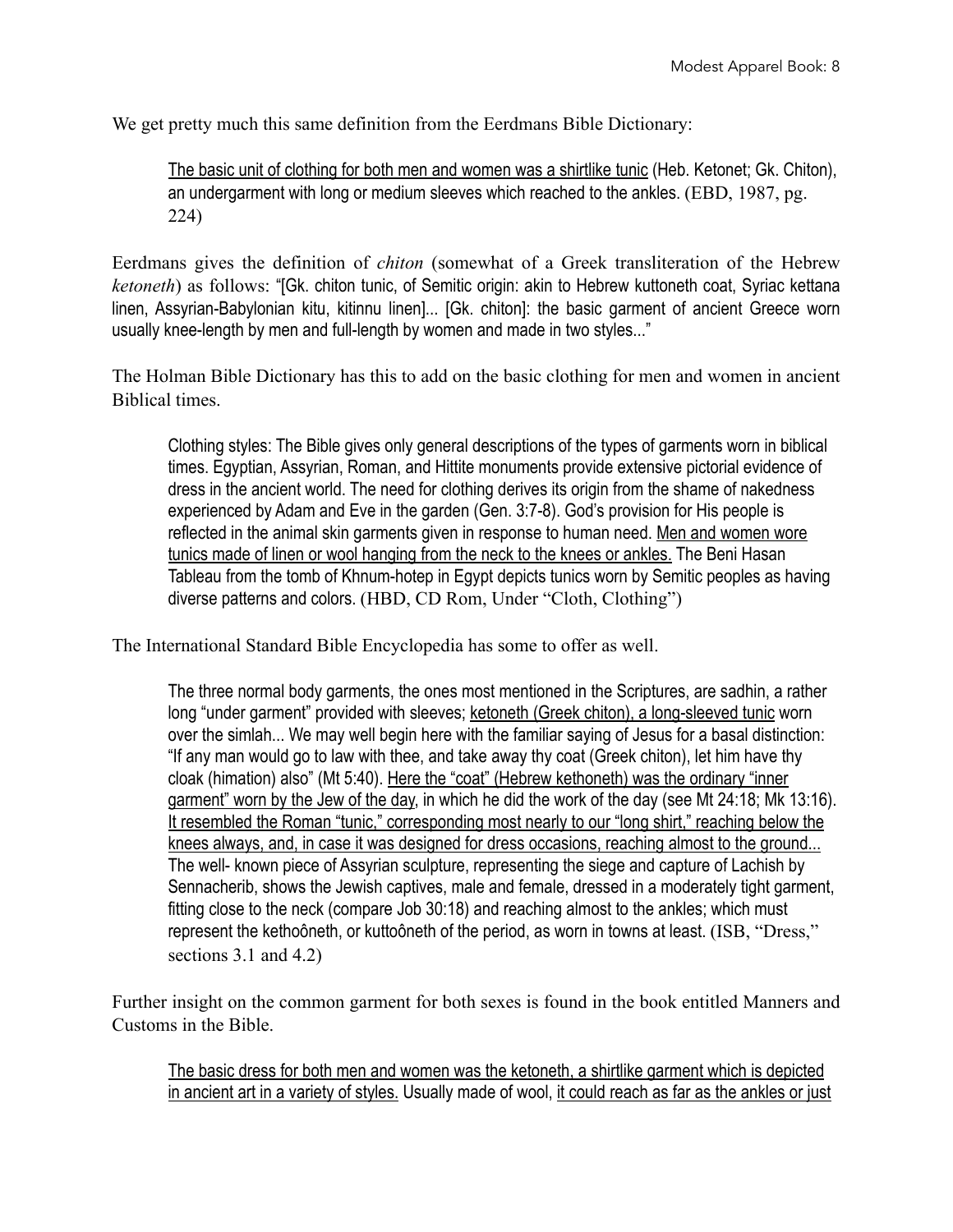to the knees; it might have either long or short sleeves. This garment is mentioned in the "Black Obelisk" inscription of the Assyrian king Shalmaneser III (842 B.C.). In a series of sculpted, captioned registers, Jehu, king of Israel, is depicted bowing down before the king; his servants are shown carrying gifts as tribute payments. Jehu is wearing a fringed ketoneth tied with a girdle which also has tassels hanging from it. His head is covered by a pointed cap, and his beard like those of the Israelite porters carved on this monument, is trimmed to a point. (MCB, by Victor H. Matthews, Hendrickson Publishers, 2003, pgs. 117-119)

Some Bible Encyclopedia's make the assertion that someone clothed only in the *ketoneth* was considered as naked. Easton's Bible Dictionary (under the heading "Dress") states the following: "The "coat" (ketoneth), of wool, cotton, or linen, was worn by both sexes. It was a closely-fitting garment, resembling in use and form our shirt (John 19:23). It was kept close to the body by a girdle (John 21:7). A person wearing this "coat" alone was described as naked (1 Sam. 19:24; Isa. 20:2; 2 Kings 6:30; John 21:7); deprived of it he would be absolutely naked." In looking up each passage cited as proof of this by Eastons we find that it's not exactly correct. The word naked in the passages can have the meaning of partially or totally naked, but remember that Adam and Eve's general nakedness was covered adequately by Yahweh with the *ketoneth*, therefore a person wearing this garment alone was considered modestly clothed, not naked.

The tunic was given to both Adam and Eve (after their fall into sin) as appropriate, modest apparel. The question arises: if that is what was considered modest by Yahweh then, has Yahweh changed His mind now?

I should note that the mentioning of the *material* of the covering in Genesis 3:21 does not carry the meaning that animal skins would be the only appropriate covering. We see this as we continue to read Scripture. Remember, *all* of Scripture should be consulted on a subject in order to arrive at truth. Many other materials were worn in ancient, Biblical times (Genesis 41:42; Leviticus 13:47-49; Judges 14:12; 2 Samuel 6:14; Proverbs 31:22, 24; Ezekiel 16:10, 13; Mark 14:51-52; Luke 16:19), and these materials are just as modest on people in tunic form. From Adam until the time of the Messiah, it can be shown that animal skin was not the only material used for making clothes. What cannot be shown is that the basic structure of the garment appointed by Yahweh ever changed. The reason here lies in the fact of its modesty. Yahweh designed and appointed a particular garment for both sexes that would not only cover their bodies, but *modestly* cover their bodies. This issue then is one of decency. Adam and Eve tried to cover with fig leaves, but Yahweh saw the loincloths to be insufficient, so He clothed male and female with the same clothing - a tunic - for modesty and privacy.

**END NOTES:** The Hebrew word *ketoneth* is used a total of twenty-nine times in the Older Testament. In fourteen of those times it is used in relation to one of the holy garments of the priests (Ex. 28:4, 39, 40; 29:5, 8; 39:27; 40:14; Lev. 8:7, 13; 10:5; 16:4; Ezra 2:69; Neh. 7:70, 72.). This garment would have a similar appearance to the garment Yahweh clothed Adam and Even with in the beginning. It would be the holy *ketoneth* the priest was commanded to wear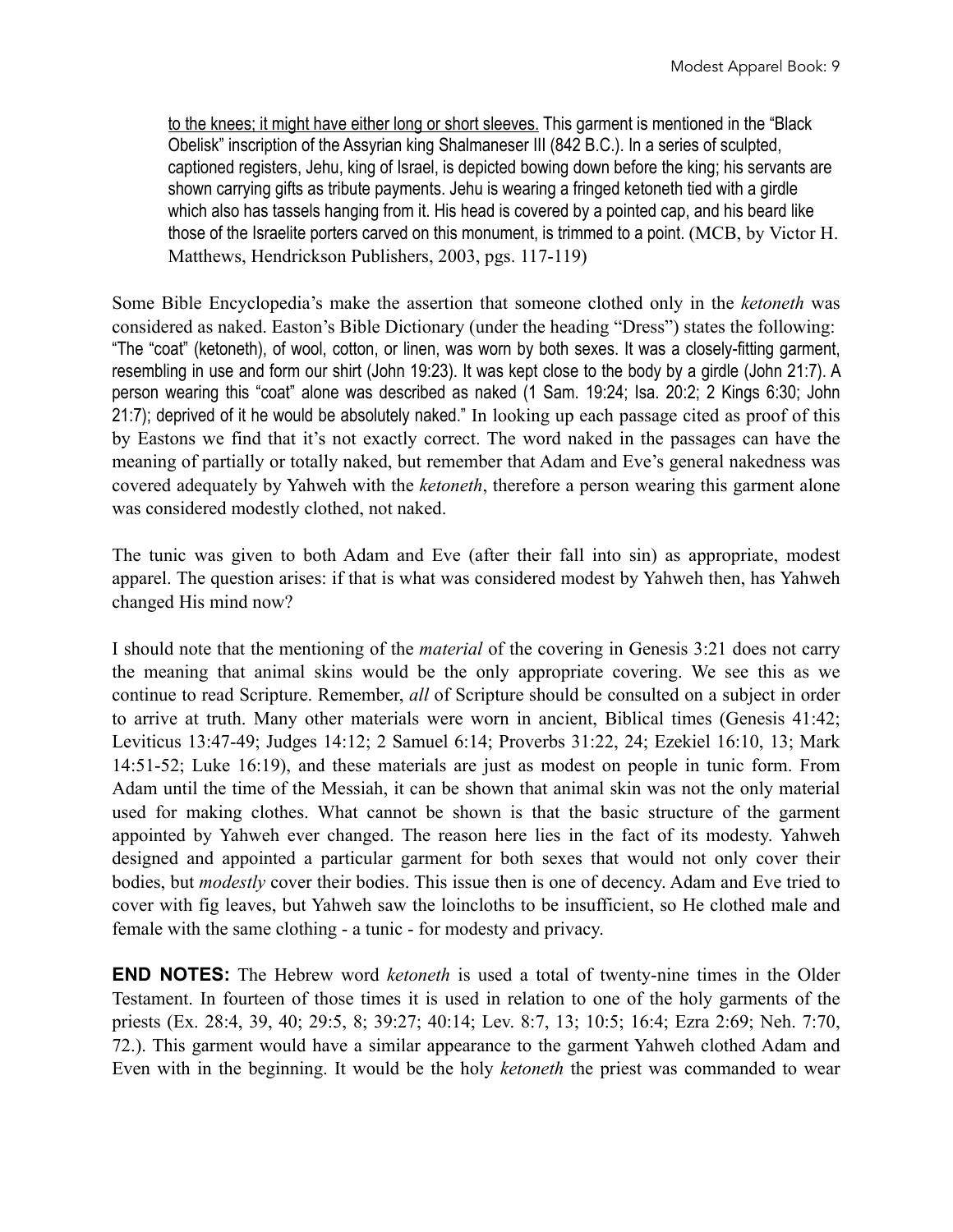while performing priestly duties. The first century Jewish historian Flavius Josephus describes this particular garment of the priest in this fashion.

Over this he wore a linen vestment, made of fine flax doubled: it is called Chethone, and denotes linen, for we call linen by the name of Chethone. This vestment reaches down to the feet, and sits close to the body; and has sleeves that are tied fast to the arms... it is girded to the breast a little above the elbows, by a girdle often going around, four finger broad, but so loosely woven, that you would think it were the skin of a serpent. It is embroidered with flowers of scarlet, and purple, and blue, and fine twined linen, but the warp was nothing but fine linen... The beginning of its wrap around is at the breast; and when it has gone often around, it is there tied, and hangs loosely there down to the ankles: I mean this, all the time the priest works hard, for this position appears to be most agreeable to the spectators... (Antiquities 3.7.2)

I'd like to also briefly deal here with a strange, minority viewpoint that the skins Adam and Eve received in Genesis 3:21 was human skin to cover over their previous "light-bodies." The word skin in Genesis 3:21 often refers to animal skin in the Hebrew Bible, as it does elsewhere in the same book, Genesis 27:16. It's true that it can refer to human skin (Ex. 22:27), but we can know for certain that animal skin (leather) is intended in Genesis 3:21 for two reasons: (1) Ketoneths (Greek = *chitons*) of skin were made, which refers to a tunic or robe, not a human body with all its various parts (skin over fingers and toes, etc.) and (2) the Septuagint uses the Greek word *dermatinos* which is *only* used of animal skin in both the Greek OT and Greek NT.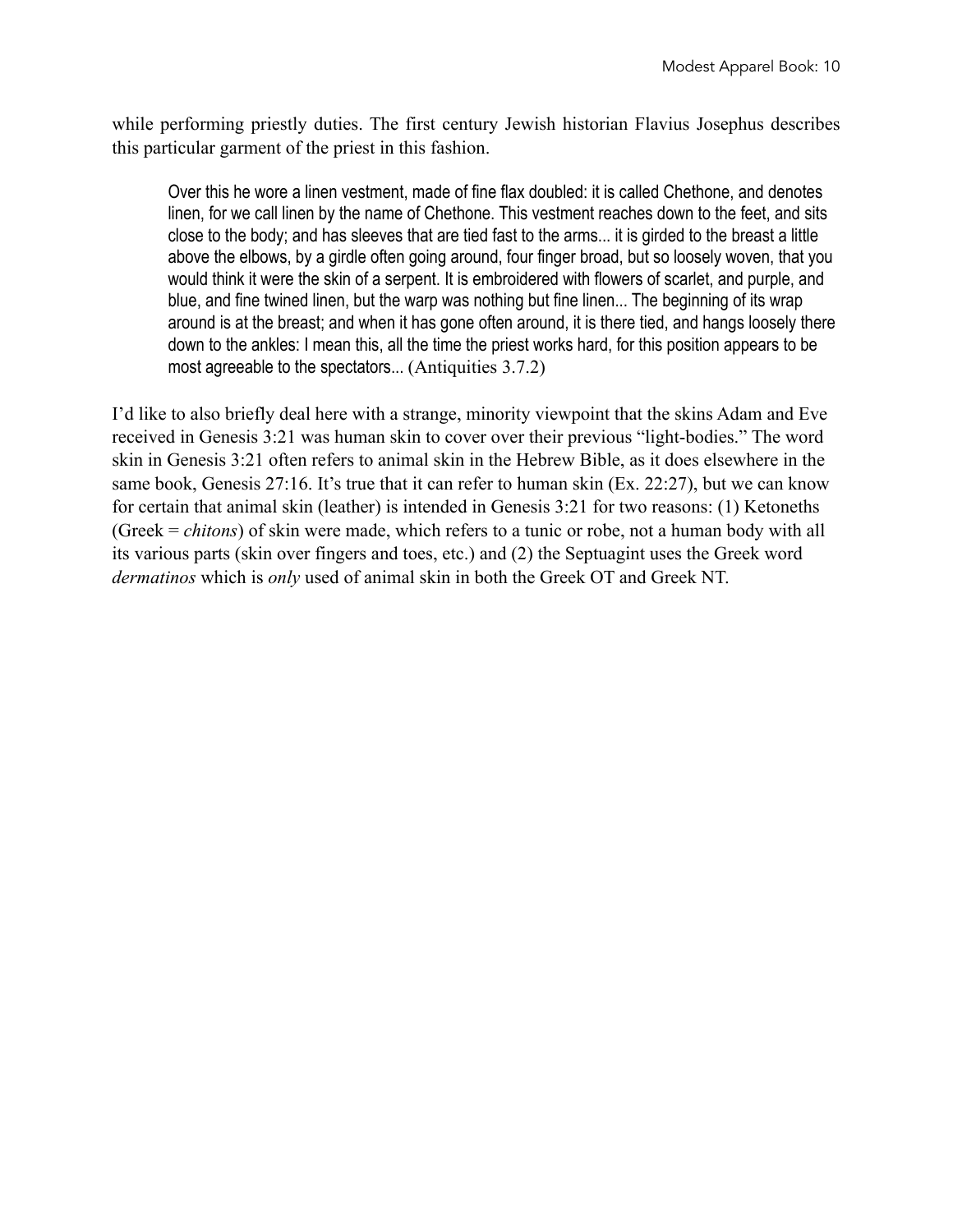## **Breeches, Trousers, and Pants**

Seeing that both male and female were clothed with the same style garment, who are we to say that pants are the apparel of a man? Does the Bible say this? Some people point out the five uses of the English word *breeches* in Scripture (KJV: Ex. 28:42; 39:28; Lev. 6:10; 16:4; Ezek. 44:18). Those who use these passages say that each proves breeches to be specifically for men, but I don't think that is letting the Bible interpret the Bible.

Each passage under consideration deals exclusively with garments that *Levite priests* were commanded to wear at *designated times*. Granted, priests were men and not women, but there is not one place in Scripture where breeches are said to be pertaining to men in general. The priests were likewise commanded to wear a girdle or belt (Lev. 16:4), but that does not automatically assign belts or girdles to the male gender. Exodus 28:4 says that one of the priestly garments was the broidered coat. The word coat there is *ketoneth*, the same word in Genesis 3:21 for the clothes of Adam and Eve. So if you say that the breeches are only for men because they're mentioned here for the priests, then what about the *ketoneth*? Should a woman not wear that because it's mentioned here for the priests? I think you get the picture.

Breeches are actually mentioned in the list of the *holy* garments which pertained to the priest.

He [Aaron] shall put on the holy linen coat, and he shall have the linen breeches upon his flesh, and shall be girded with a linen girdle, and with the linen mitre shall he be attired: these are the holy garments; therefore shall he wash his flesh in water, and so put them on. (Leviticus 16:4, KJV)

The breeches had a specific use for the priests just as the other garments mentioned. These breeches were to (1) cover their nakedness, and (2) prevent them from sweating (Ezek. 44:18). The breeches were hardly comparable to the common man's pants today. Yahweh describes them as extending from the waist to the thigh (Ex. 28:42) which is comparable to today's underwear or boxer shorts; at the furthest they would reach to the top of a man's knee. Some Bibles use the term underwear, underclothes, or undergarments in each place where the King James Version has the word breeches (NLT, CEV, ERV, ESV, LEB, TLV). The New English Translation (Lev. 16:4) says "linen leggings are to cover his body."

If we are going to say that these breeches are the apparel of a man, then we would also have to say that a woman can't wear underwear, undergarments, or even shorts or leggings under her dress according to the modern, traditional interpretation of Deuteronomy 22:5.

Let's look at Exodus 28:42 in more detail: "You shall make them linen breeches to cover the flesh of their nakedness; from the waist even to the thighs they shall reach."

I have encountered some, who in trying to maintain consistency in doctrine, tell me that the above passage shows what sufficiently covers the nakedness of males. The problem with this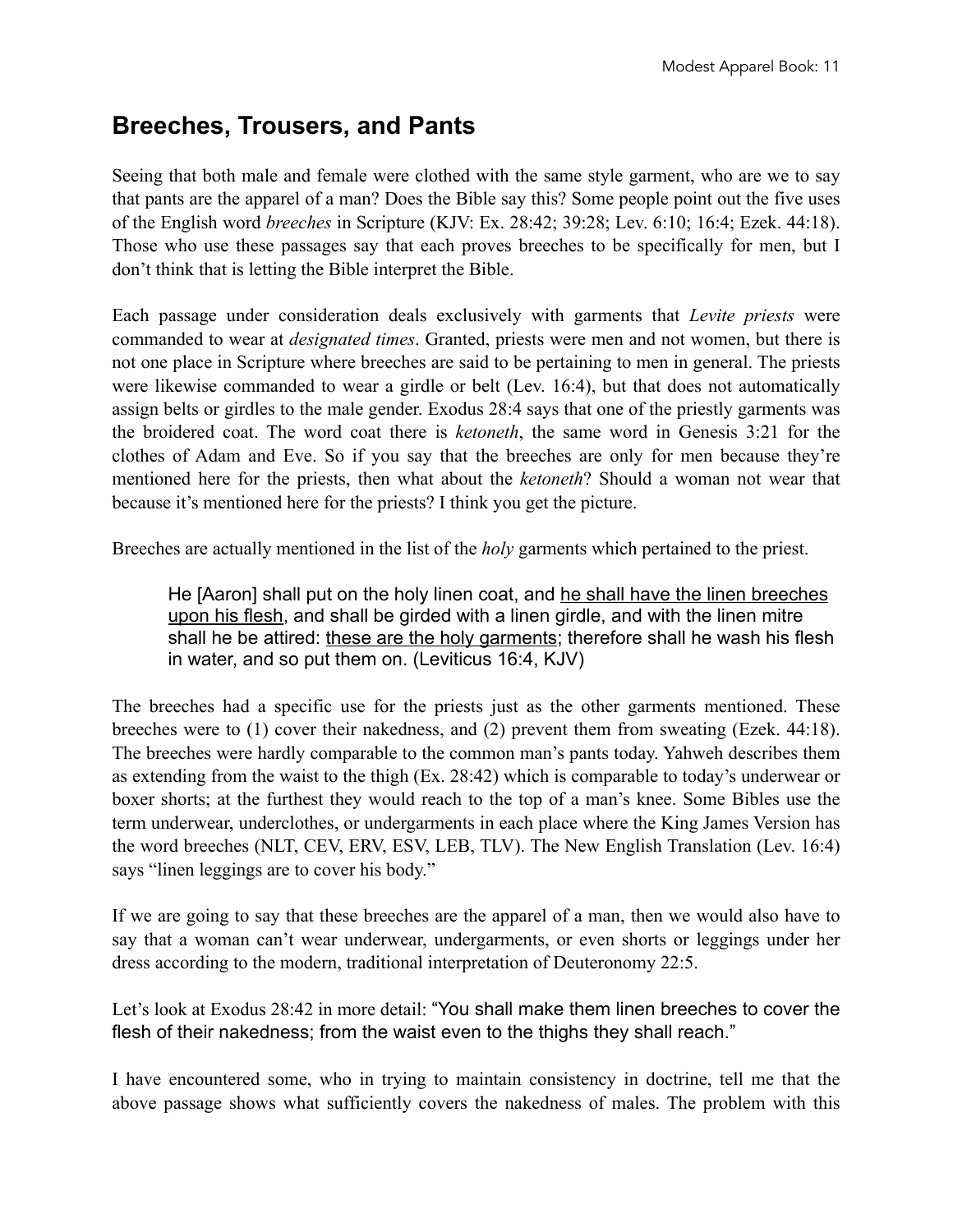view is that if you choose to believe that these breeches are sufficient to cover a man's nakedness in a general sense, you must also say that men are allowed to wear thigh length shorts by their self as acceptable modest apparel at all times. This is to be understood as without a shirt, because no shirt is mentioned here as covering the nakedness. You must also believe that it would be perfectly acceptable for a Pastor to preach in front of a congregation wearing nothing but thigh length shorts (basically underwear). I think that this consistency is absurd when carried out to its logical conclusion.

My initial understanding of the breeches was that they were worn by priests at certain times, but never without a robe over top. I reasoned that in limited cases the common people may have a chance to get a passing glimpse of what was under the priest's robe, but with a robe over top, people would not generally see underneath. Although the breeches were said to cover their nakedness, they were said to do so in the context of *underneath* the robe; so no one else would even see the breeches.

I have come to believe there is a better interpretation if we look closer. In Exodus 20:26 the Israelites had a general commandment telling them not to go up by steps unto an altar of Yahweh, that their nakedness not be seen. This means that the Levite priests would not have to offer sacrifices in such a way as to have a common person see up under their robe in the first place. If we look at the context of each of the passages mentioning breeches, we see that the issue was not one of another person looking at their nakedness, *it rather dealt with coming into the presence of Yahweh and ministering before Him.* Exodus 28:42-43 and Leviticus 16:4 are the most explicit passages to go to. These breeches were holy garments to be worn while the priests came near to the altar to minister in the holy place. Thus, the breeches were not to cover their nakedness in reference to other people looking upon them, but rather to cover their nakedness (their genital area) securely in the presence of Yahweh.

This shows us that there are different contexts of covering nakedness in Scripture. One deals specifically with the sexual area of a person, as is the case in uncovering the nakedness of your father (Lev. 18:8). Another deals with modest apparel in public (Gen. 3:21), and yet another deals with covering your mid-section securely while ministering in the holy things before the Almighty (Ex. 28:42-43; Lev. 16:4).

Someone may wish to present the case that pants were later but initially invented for the male gender. First of all, this is not found in Scripture. Did the Creator invent pants for men, or did man invent pants for men? Pants did not become the common, lower, outer apparel for a man until the 16th to 19th centuries A.D. A small amount of research on the history of pants for men will show the following:

- 1. We do not have any Scripture stating that pants or breeches were worn by men or women as appropriate modest apparel.
- 2. Sailors in the late 1500's wore a baggy "clown-type" pant which could be easily rolled up when wading to shore. These pants made it easy for sailors to climb the rigging on the ships.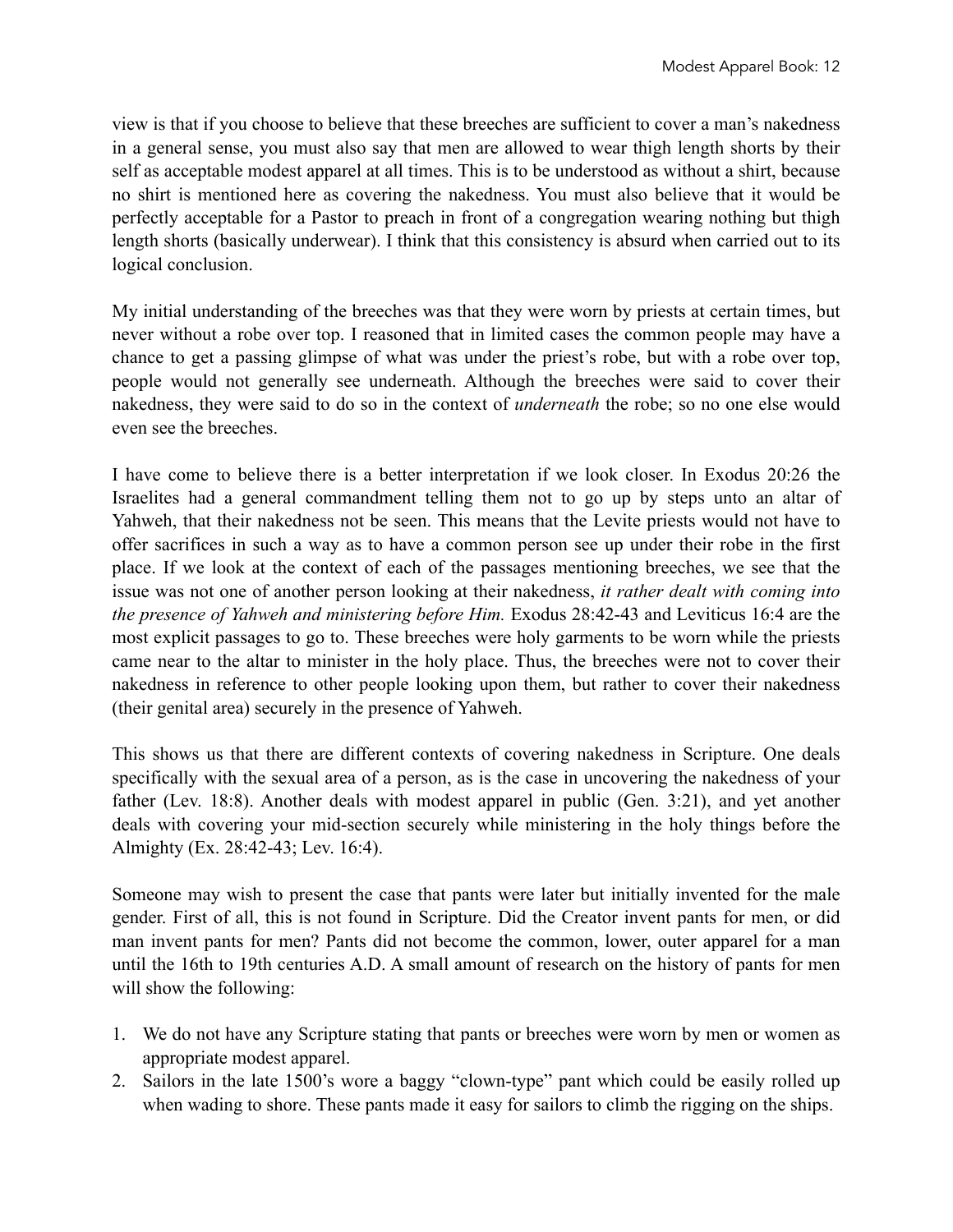- 3. Around the late 1700's men began to frequent breeches or pantaloons similar in style to the lower apparel worn by some modern, professional golfers. These "pants" connected to stockings at the knee, which reached to the ankles.
- 4. Pants as we have them today became predominant in the 1800's and took complete hold for men in the 1900's. (See *poloindia.com*, and *histclo.h[ispeed.com](http://speed.com)*)

One encyclopedia states the following concerning the history and origin of trousers or pants.

The Persians, based in what is now Iran, ruled an empire in the 6th century BC that included most of the Middle East and Egypt. They introduced two garments to the history of clothing: trousers and seamed fitted coats, both probably first made from animal skins. These tailored garments differed significantly from the woven rectangles of cloth generally worn in the Mediterranean region, and they served to protect people from cold weather. They were adopted for that purpose by peoples of Central Asia and northern Europe. People who rode horses valued trousers for use when astride, and in that capacity trousers spread to China and India, as well as to the Celtic peoples of northern Europe. It is worth noting that throughout most of history trousers have not been associated with men. In China, both men and women, especially those who worked the land, wore trousers. In the Ottoman Empire (based in what is now Turkey), women wore trousers. Only in European cultures did trousers become associated with men. ("Clothing" Microsoft Encarta Encyclopedia, 2000)

Just because people think that pants are solely a man's garment does not mean that is how Yahweh considers the garment. We must not take modern day cultural or custom arguments and use them to judge the inspired Word. We should judge what we believe by the Scriptures, and the Scriptures do not define pants as a man's apparel.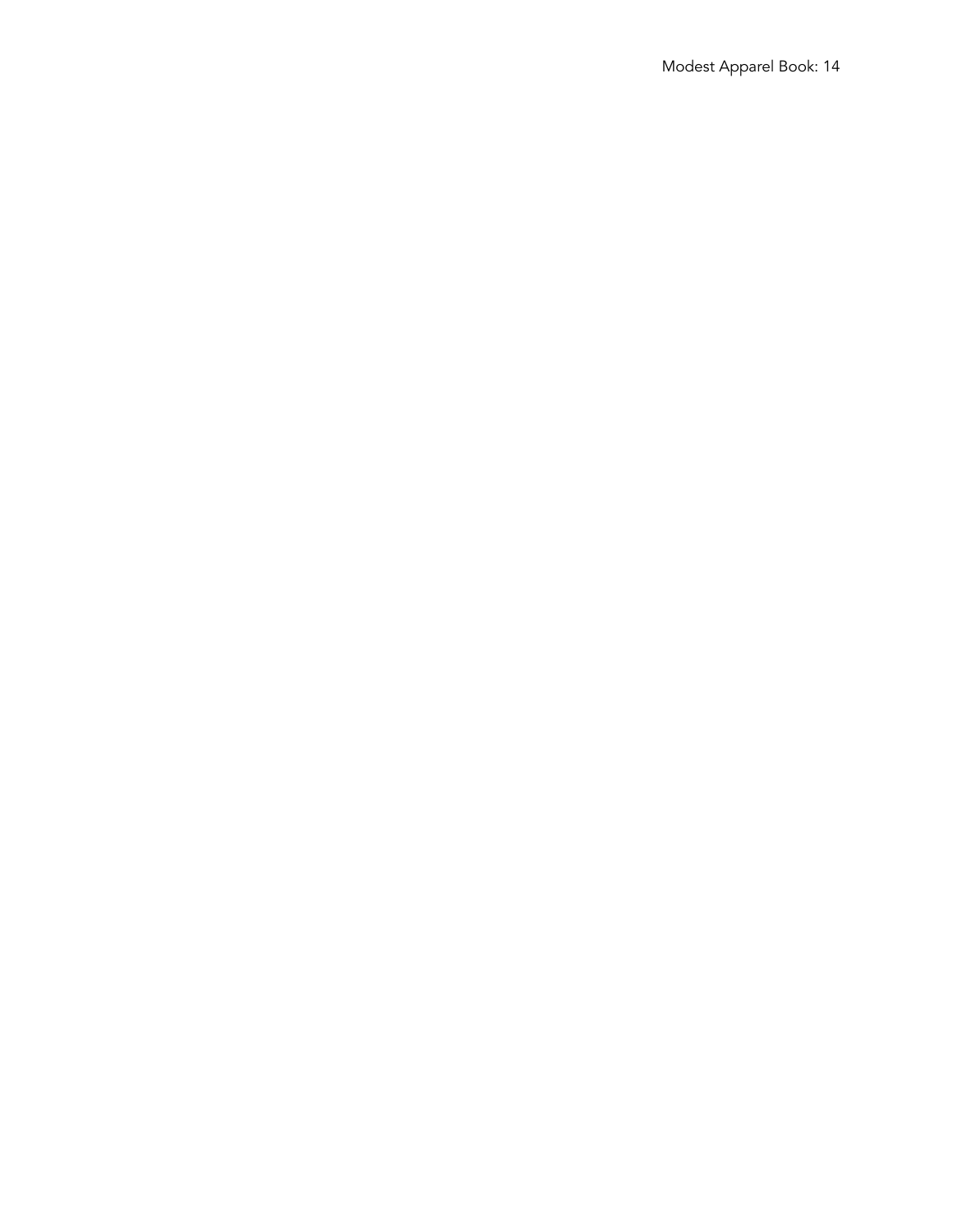#### **What About Deuteronomy 22:5?**

When I first began my study in regards to modest apparel for women, I felt it would help if I took the time to read articles or booklets on both sides of the issue. I found a few articles teaching it was okay for women to wear pants (as an outward garment), as well as a few articles teaching it was a sin for women to wear pants. In one article on the "pro-pant" side there was an argument used which claimed inconsistency on the part of the "no-pant" side.

Many who argue that women must wear dresses and men must wear pants ask: "What about Deuteronomy 22:5? Doesn't this plainly state that women cannot wear pants? After all, aren't pants men's clothing, while dresses are women's clothing?" There are several things wrong with this argument... First of all, we are no longer bound to observe the Law of Moses, as the New Testament Scriptures plainly teach. Jesus came to fulfill the law of Moses. (That Women Arrange Themselves With Well-Arranged Clothing, by Bernie Parsons, 6.25.03, www.christianuniverse.com, pgs. 2-3)

The author goes on to quote Matthew 5:17, Colossians 2:14, and Romans 7:4. This is done so as to bolster his point concerning the Law of Moses. It is not my intention in this study to go in depth into the fallacy here, but I do believe it's error. For instance, the Apostle Paul upheld the Law of Moses when he wrote in 1 Corinthians 9:8-9 (KJV) "Say I these things as a man? Or saith not the law the same also? For it is written in the law of Moses." Also check out Romans 2:13; 3:31; James 2:24; 1 John 2:3-4; 1 John 3:7. I'd encourage you to read my book titled, "Learning to Love His Law: Training our Minds to Think Like the Creator." It's a detailed, systematic read which arrives at the conclusion that the Law of Yahweh through prophet Moses is to be read and applied to our lives even in modern day times.

In the first twelve chapters of Deuteronomy 22 there is no reason to believe that each law is not just as binding today as it was when it was first given. I agree that someone who attempts to only obey Deuteronomy 22:5 would be inconsistent in their position, however, I obey every law in Deuteronomy 22:1-12 because I do not believe any of them have been abolished.

The question at hand is this: what is the true interpretation of Deuteronomy 22:5? Seeing that both men and women wore the same basic apparel in Scripture, this passage could not be prohibiting a simple change in clothing, from pants to dresses or from dresses to pants.

It is interesting to note here in this passage the English word *pertaineth* in the KJV. This word is taken from the following Hebrew word *keliy* (H3627) and lexicons (BDB; Gesenius) define this word primarily as "article, vessel, implement, utensil, object, apparatus." So the command here may not be limited to clothing.

We gain more insight by looking at the Hebrew word for man in this text (H1397): *geber*, used in reference to a man's strength and ability to fight. Strong's defines it as, "Properly a valiant man or warrior; generally a person simply," and Brown, Drivers, Briggs states "1) man, strong man, warrior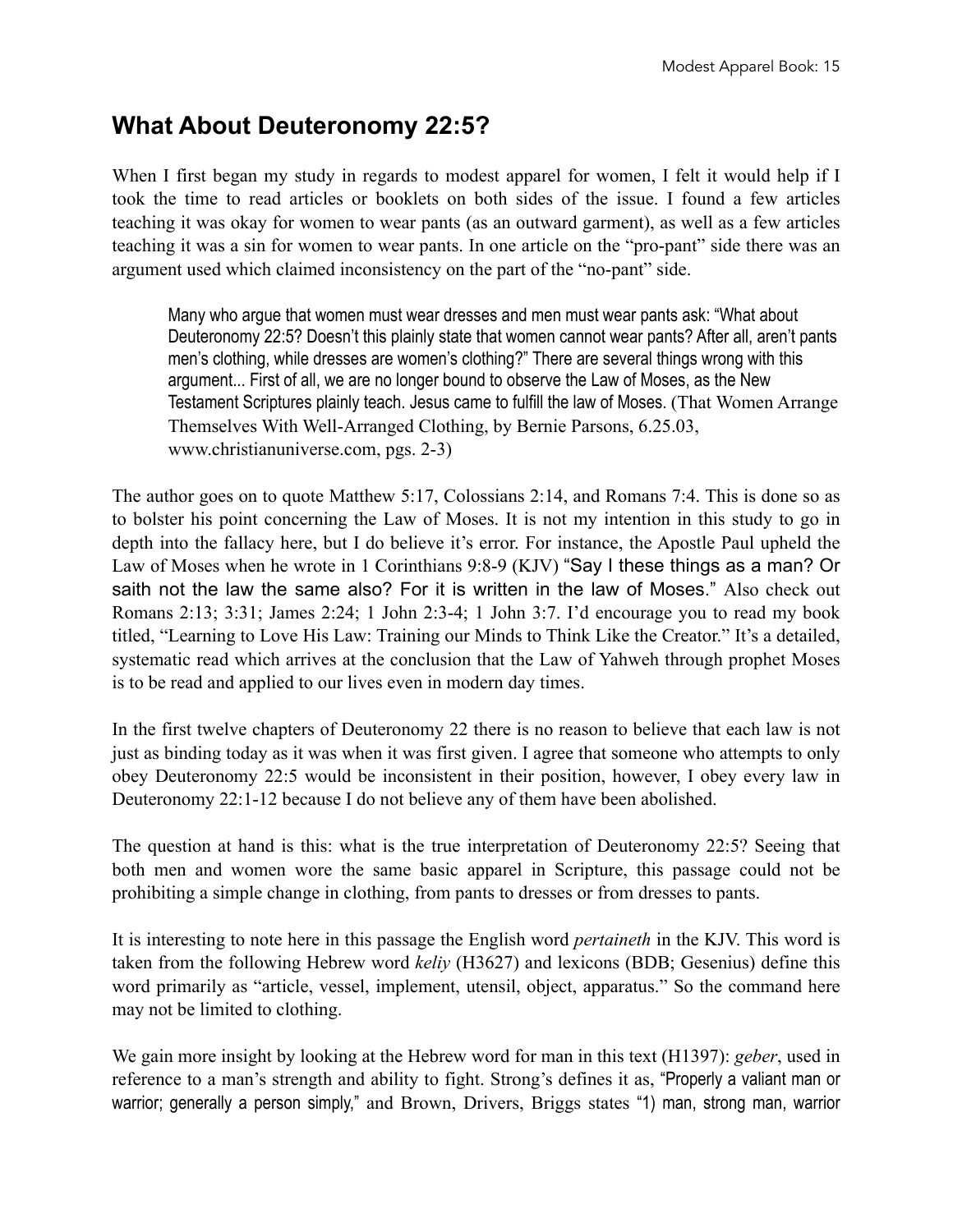(emphasizing strength or ability to fight)." Gesenius adds "a man… so called from strength… a husband… sometimes it denotes the strength of a man… a soldier."

The English word man is used 81x in the book of Deuteronomy, but there are only 2x in Deuteronomy it's based on the Hebrew word *geber*. Guess where those 2x are? Deuteronomy 22:5. All the other 79x use the words *iysh*, *adam*, *ebyon*, *ibriy*, *asher*, *chalal*, *naphal*, *ayin*, *bachur*, and *seybah*. Granted, some of these words describe actions associated with a man. For instance, the Hebrew word *naphal* means to fall down, so the translator will write "If a man falls" and *naphal* describes the man who falls. The point still stands though that in all of these cases, only 2x is the word *geber* used for a man, and both are in Deuteronomy 22:5. You think that's significant?

In this very chapter the word man is used just a few verses later in Deuteronomy 22:13 where a man takes a wife, and there the word *iysh* is used, the same word used back in Genesis for Adam. But *iysh* isn't used a few verses earlier in verse 5. This shows that Yahweh's inspiration used two different Hebrew words in verses 5 and 13. We should be able to see that Yahweh could have specifically been prohibiting the woman from wearing the weapon, utensil, or dress of a warrior or a strong man. The old Methodist commentator, Adam Clarke, has this to say on Deuteronomy 22:5.

As the word גבר geber is here used, which properly signifies a strong man or man of war, it is very probable that armor is here intended; especially as we know that in the worship of Venus, to which that of Astarte or Ashtaroth among the Canaanites bore a striking resemblance, the women were accustomed to appear in armor before her. It certainly cannot mean a simple change in dress, whereby the men might pass for women, and vice versa. This would have been impossible in those countries where the dress of the sexes had but little to distinguish it, and where every man wore a long beard. It is, however, a very good general precept understood literally, and applies particularly to those countries where the dress alone distinguishes between the male and the female. The close-shaved gentleman may at any time appear like a woman in the female dress, and the woman appear as a man in the male's attire. Were this to be tolerated in society, it would produce the greatest confusion. Clodius, who dressed himself like a woman that he might mingle with the Roman ladies in the feast of the Bona Dea, was universally execrated.

We should also note the Jewish historian Flavius Josephus on Deuteronomy 22:5. This can be found in his work entitled Jewish Antiquities 4.8.43 where he paraphrases the passage as "Take care, especially in your battles, that no woman use the habit of a man, nor man the garment of a woman." He most likely represented the first century A.D. interpretation of this verse, or at least *a* first century interpretation.

While I agree that this precept in Deuteronomy is a good general one understood literally, I refuse to interpret it in such a way as to allow culture or custom to contradict the standard that Yahweh gave to man and woman in the beginning. Yahweh decided what was morally acceptable to cover the nakedness of man and woman, do we think we are more moral than the heavenly Father?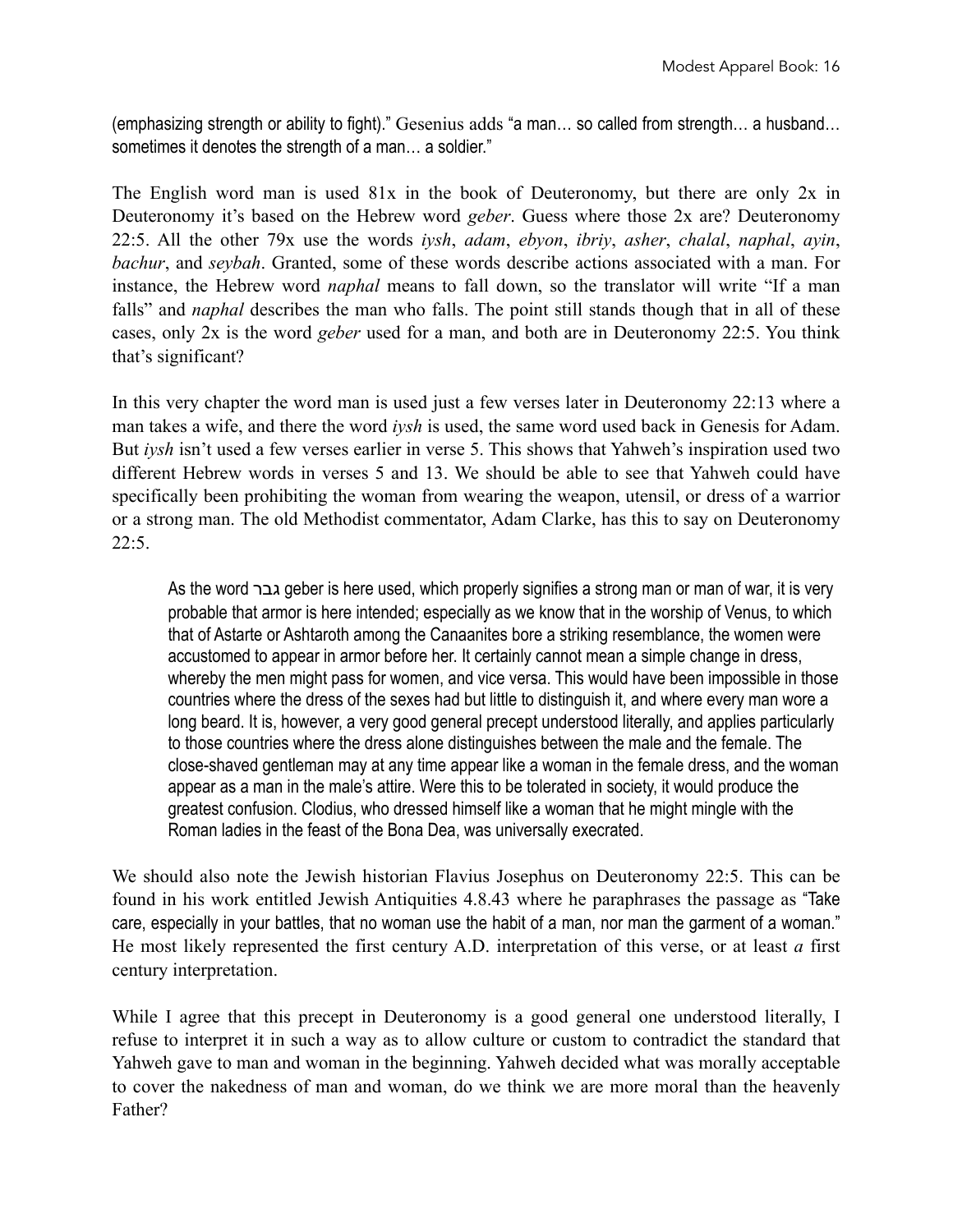I believe the principle of Deuteronomy 22:5 is against transvestites, transgenderism, and sex changes; changes which do not allow a man to be differentiated from a woman. This in itself would not prohibit a woman from wearing pants, because you can differentiate a woman from a man even if she is only wearing pants. This is easily done by long hair on a woman, and a bearded face on a man (1 Cor. 11:1-16; Lev. 19:27; Rev. 9:7-8).

I think the CEV, though not a word-for-word translation, best captures the meaning of Deuteronomy 22:5 by saying, "Women must not pretend to be men, and men must not pretend to be women, the LORD your God is disgusted with people who do that."

For a man to try to look and act like a female is an abomination. For a woman to try to look and act like a male is an abomination. This doesn't mean a man can't wash dishes and a woman can't drive a tractor, I'm not saying that. I'm talking about a specific desire to take away what Yahweh has given you as male or female and try to be the opposite. Anytime a man tries to look feminine or a woman tries to look masculine it looks awkward. You know why? Because it is not natural.

So the command is a general one forbidding swapping gender distinctive and roles. Some of this (transgenderism) may not have been a "thing" back then in Hebrew culture, but then again maybe it all was? There's nothing new under the sun right? Regardless, the principle holds true, very similar to how a high deck needs a railing around it in the same way that an ancient Hebrew roof needed one (Deuteronomy 22:8). We learn in Deuteronomy 22:5 that men are not to try to be women and women are not to try to be men. Yahweh made us male and female in the beginning, and that is the way it should stay. All of this modern talk of blurring the sexes and gender fluidity is an abomination in the sight of Yahweh.

For a woman to wear something pertaining to a man means that she is taking the role of masculinity upon herself that she was not created to be. This understanding finds weight in the fact of the word *geber* being used in the passage. The word *geber* is used to emphasize a man's strength or ability to fight in contrast to the femininity of women (they are more delicate). Wives are not to take upon themselves the husbands role. The flip-side would be true as well; a husband is not permitted to take on the wife's more feminine role.

When this law was first given, Moshe and his wife Zipporah were standing there wearing tunics. Maybe Moshe's had stripes and Zipporah's had flowers; I don't know, we aren't told. The point is that whatever colors, patterns, or style, they had on the same basic garment, therefore this law does not prohibit a woman from wearing pants. It doesn't even address pants.

Many people have objected by pointing me to the pictures on the bathroom doors, attempting to prove the universal sign of pants on men and skirts on women. My objection is always, "Where are these pictures found in the Bible?" If we look to the Bible and lived in a holy society we would find the pictures on bathroom doors depicting a face with a beard and another smooth face with long hair on the head, so as to not be confused as to which door you should enter. These modern day pictures would be confusing to first century Jewish men, as they would likely walk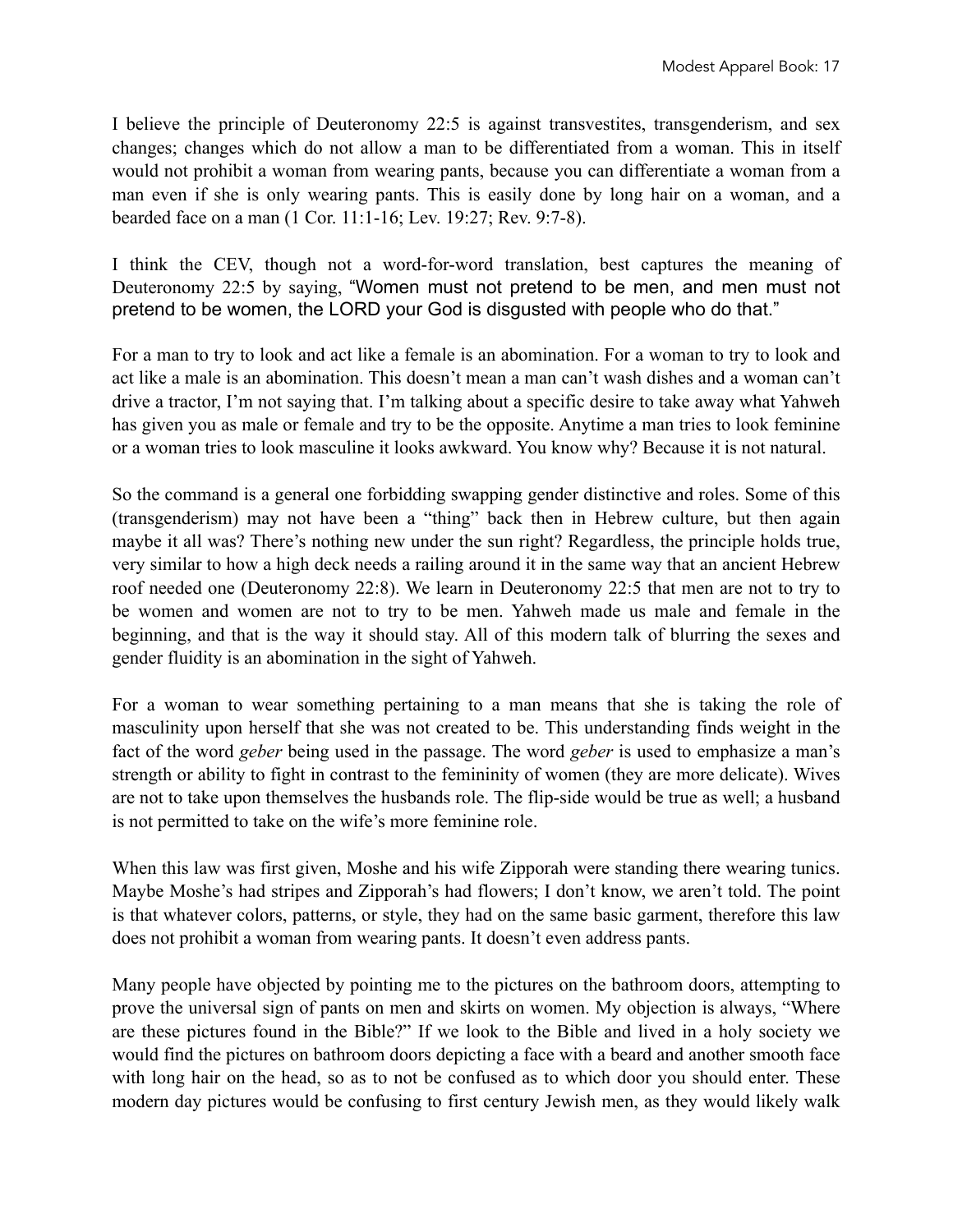towards the bathroom where the picture depicted the dress or robe because this is what he would be wearing. The other side (that is supposed to depict men) looks like a naked stick-figure.

But we're not finished here yet. Just because Deuteronomy 22:5 does not forbid a woman from wearing pants does not mean she is automatically allowed to wear pants - that is - as an outward (modest) garment.

Does Deuteronomy 22:5 teach that a woman *can* wear pants? The passage does not deal with pants for either gender. I've just shown that the passage is one which speaks zero about pants, thus it cannot be used to show that either gender can or cannot wear pants. I do not know of a single Scripture that would authorize a woman to wear pants as an outward garment of modesty. This issue here is not that she's dressing like a man by putting pants on, but that she's immodest in only a pair of pants.

In Genesis 3:21 Yahweh did not give Eve pants to wear as a replacement for her loincloth made of fig leaves. Remember, Yahweh gave her a tunic or a robe to wear as an outward garment. If the woman wanted to wear another article of clothing (such as pants) under her modest garment, I see nothing in Scripture prohibiting such. The priests wore shorts under theirs, and shorts are just short-pants. So the women could do the same and it would be fine.

Pants are immodest *as an outer garment* and must be covered by a tunic or robe which does not enable anyone to see the shape of the body as clearly on a woman. Women have no right to remove the original garment Yahweh clothed her with for modesty.

Someone may be asking now "Can you show me a Scripture where it says a woman shall not wear pants?" My answer is Genesis 3:21. Every faithful Christian would use this text to show we shouldn't walk around naked. It teaches us to be clothed. What we've failed to see though is that it's teaching us specifically *how* to be clothed. A bikini doesn't fit the criteria of Genesis 3:21 (speedos or swimming trunks on men doesn't fit either). Of course I'm speaking of an outer garment. Genesis 3:21 isn't generic; it isn't saying any type of clothing or form-fitting garment is permissible. It's giving us a standard for modesty. The Hebrew word *ketoneth* (Greek, *chiton*) was placed in there for a reason.

There's also a verse in the Newer Testament which can be classified as either a direct command or a necessary inference, prohibiting a woman from wearing pants; 1 Timothy 2:9. This passage teaches that women should adorn themselves in modest apparel. The Greek word translated apparel is *katastole*, defined by Vines Expository Dictionary of Biblical Words as follows:

KATASTOLE... connected with katastello, to send or let down, to lower (kata, down, stello, send), was primarily a garment let down; hence, dress, attire, in general (cp. stole, a loose outer garment worn by kings and persons of rank, - Eng., stole; I Tim. 2:9, "apparel." See Clothing.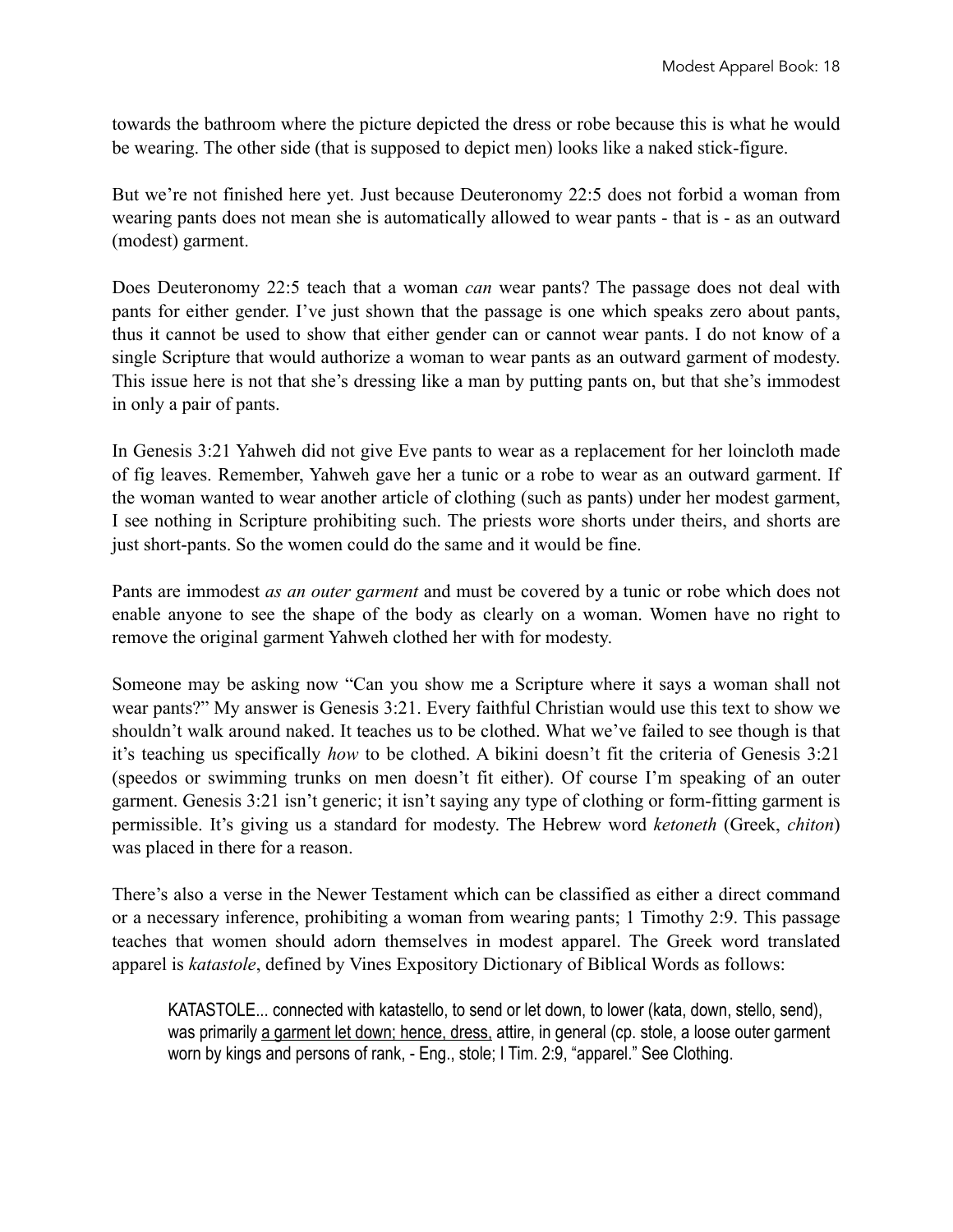STOLE... (Eng., stole), denotes any stately robe, a long, garment reaching to the feet or with a train behind. It is used of the long clothing in which the scribes walked, making themselves conspicuous in the eyes of men, Mark 12:38; Luke 20:46; of the robe worn by the young man in the Lord's tomb, Mark 16:5; of the best or, rather, the chief robe, which was brought out for the returned prodigal, Luke 15:22; five times in the Apocalypse, as to glorified saints, 6:11; 7:9, 13, 14; 22:14. In the Sept. it is used of the holy garments of the priests, e.g., Ex. 28:2; 29:21; 31:10. (An Expository Dictionary of Biblical Words, Thomas Nelson Publishers, 1984, pgs. 55, 191)

With Genesis 3:21 and 1 Timothy 2:9 we can conclude that it is not authorized for a woman to wear pants as an outward garment. If they found them selves in a situation where an undergarment such as breeches or pants were needed this would be acceptable. Such situations could include climbing a ladder or tree, cold or windy weather, or even fashion and style. A woman may wear pants as long as her tunic is not removed. This modest tunic based upon Hebrew linguistics, ancient pictures, and scholarship in Bible dictionaries should be loose and cover from the shoulders to at least the thighs.

Now track with me here; normally the way Christians justify a woman wearing pants as an outer garment is by (1) pointing out the correct interpretation of Deuteronomy 22:5, and (2) recognizing that the Bible never defines pants as a man's apparel. They reason that if we find it acceptable for a man to wear pants then it would be acceptable for a woman to wear pants, and in this assertion they are correct and consistent. *If* we allow the man to unclothe him-self of the original garment made for him by Yahweh (Genesis 3:21), then the woman would be allowed to do the same, but here is the question not many think of: *is a man allowed to wear pants as an outer garment?*

The answer to this question is simple if us men humble ourselves and stay with the Bible. We have an approved example of what Yahweh requires man to wear to cover his nakedness (Genesis 3:21), and everyone acknowledges that men wore tunics and robes throughout Scripture; it's so easy to prove, probably one of the most provable doctrines in all the Bible.

There is no reason why this appointed garment should change in the day in which we live. This garment is mentioned just after (1) the serpent's curse, (2) pain in childbearing, (3) the woman's role in marriage, (4) the curse of the ground, and (5) the sweating of man while working (Genesis 3:14-19). Everything here mentioned has not changed because it is a result of the fall of mankind's representative, Adam. Modest clothing is likewise a result of this very same fall into sin.

We also find that the same Greek word used in 1 Timothy 2:9 describing the proper apparel for women, is used throughout the Apostolic Scriptures to describe the proper apparel for men (see Strongs G4749 "*stole*" throughout the Greek NT). The fact is, we have no authorization in Scripture for men to wear pants only - that is - without a tunic over top as a modest garment. No Pastor has the right to preach to his congregation that women should not wear pants if he wears pants too. Consistency demands that both parties stay within the Biblical realm for their apparel,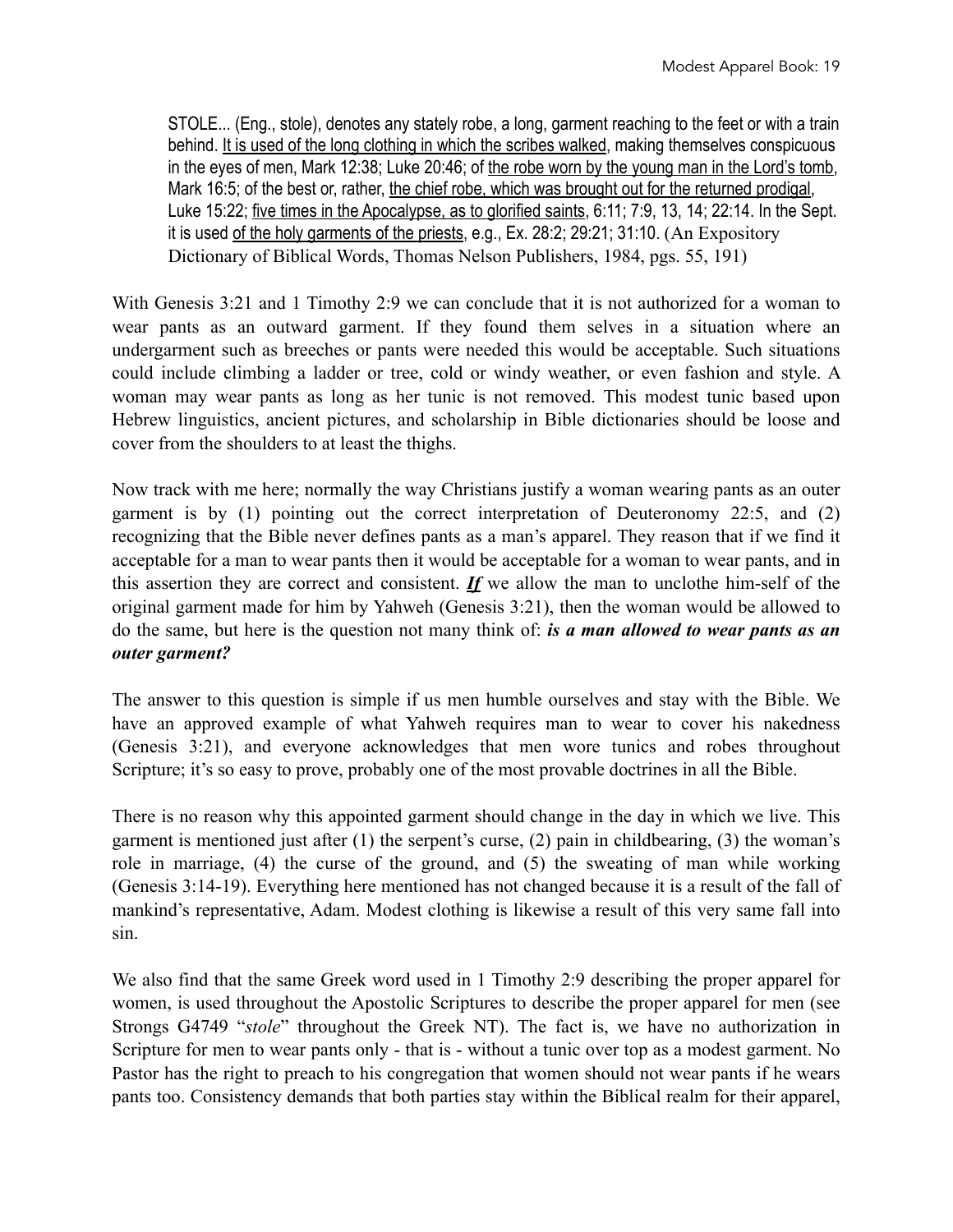and this yields tunics on both men and women. Are we willing to take a stand on what the inspired Scriptures teach on this issue?

"But men are never commanded to wear robes and not pants!" some will say. Please remember that this issue was dealt with previously. Yahweh shows in Genesis 3:21 the proper, modest apparel for men. Furthermore, Yahweh did not ever directly *command* the common man to wear anything, but we do not only learn from direct command, but from approved examples and necessary inferences. One author eloquently stated the following in summary of this issue.

A thorough study into the clothing norms of the Bible reveals that there was no distinction between men's and women's clothing in the Bible beyond stylistic differences such as trim, color and size. In fact God Himself made clothing for Adam and Eve that was so similar that one word (*ketoneth*) could describe the specific garment he made for each of them. This same word describes the clothing worn by Godly men and women throughout the Bible from the Old Testament to the New Testament. Yet today, many Christians demand much more than even the Bible did by requiring not only a difference in style but a difference in function and form as well. If God makes no such clothing demands on His people, then who are we to make them? Do we know better than God? (The Truth About Deuteronomy 22:5, by Jason Young, pg. 5, www.actseighteen.com/ Articles/women-pants.htm.)

The above words come from a man who believes pants are an acceptable, outer garment on both men and women. While he is being consistent, he fails to see that he actually proves that the *ketoneth* was and still is the only acceptable modest, outward garment for both male and female.

Some sisters have asked me if I think a woman should only wear tunics and not dresses or skirts. Many dresses are basically tunics, and some skirts cover the mid-section in the exact same way a tunic does. My wife was wearing a dress the other day with pants underneath and it looked similar to one of her (or my) tunics. The key here is to recognize that the *ketoneth* was meant to hang from the shoulders down, so that when the material falls to one's mid-section, the loins of a person are draped over rather than form-fitted. Our clothes should compliment our bodies not reveal them. Even some pants cover better than others; take a man in "skinny-jeans" verses a man wearing baggy linen pants, but pants without a tunic over top still reveal one's mid-shape in a way a tunic never would.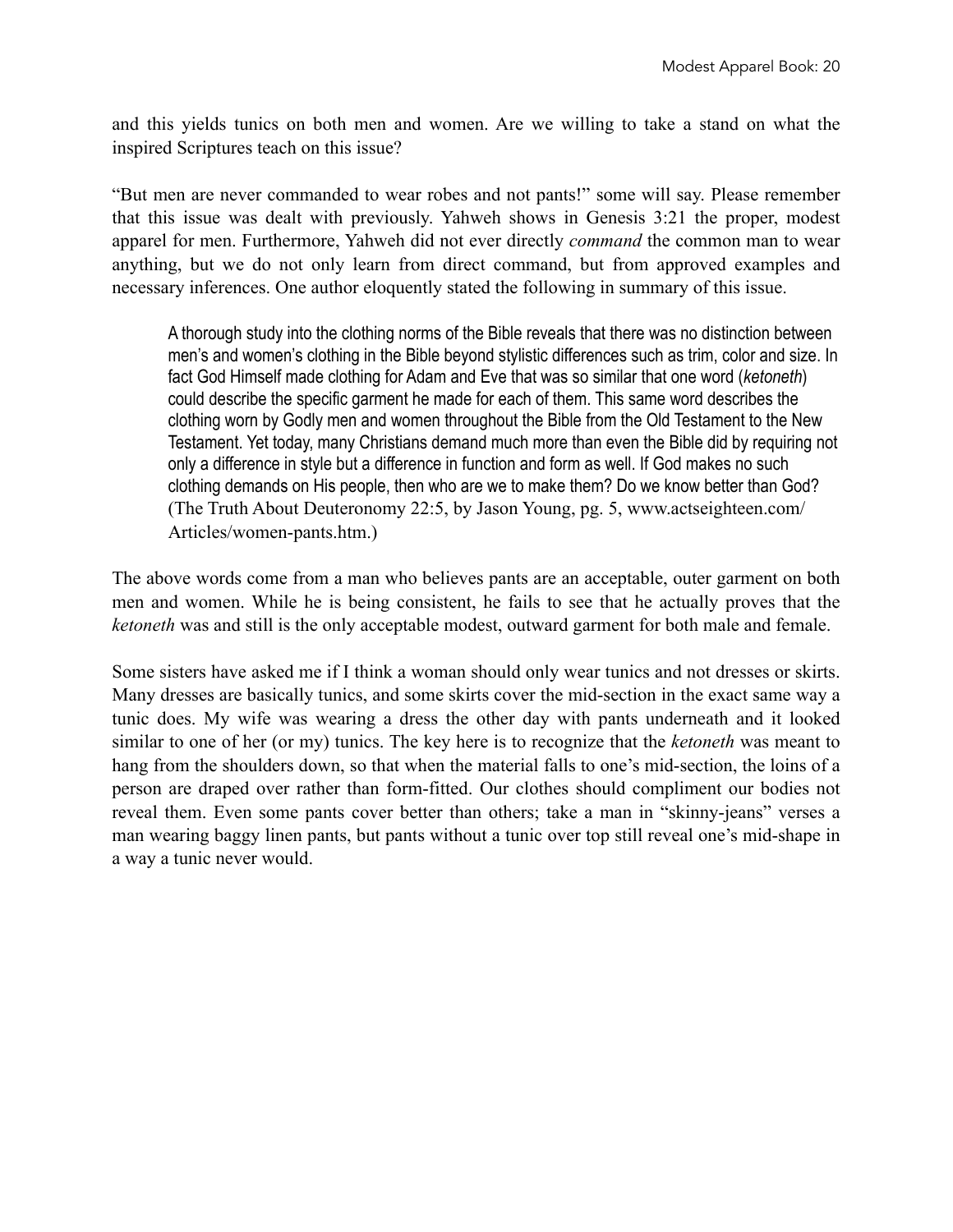## **Answering Objections and Summary**

Some men and women will not want to wear tunics, and they will argue that times have changed, so it's now culturally acceptable to wear pants. I know they'll argue this way because for the last 18 years or so I've heard that exact excuse given by multiple people, usually men.

This reasoning would ultimately okay such practices as homosexuality. Homosexuality is becoming more and more accepted in society as a proper, normal practice, but this does not change Yahweh's divine ordinances. He set the standard for clothing nakedness in Genesis 3:21, and that standard is everlasting. We could change a host of Biblical precepts if we stick with the argument that times have changed. Morality is non-negotiable.

This isn't a doctrine demanding we go back to the primitive lifestyle, ridding ourselves of power tools, modern transportation, computers, or technology. If that was the issue then I would be preaching for everyone to take off their tennis shoes and start wearing sandals, and that *would be* ridiculous. The issue here is rather modesty and that does not change with time. Always remember, this is an issue of modesty, not changes in time and culture.

Someone may object by saying "Well, you'll have to do this too!" Over the last 25 years there have been several changes I've made in my walk of faith. These changes came from reading the Scriptures and discerning Yahweh's will for my life. Many times when I began to obey Yahweh in one area, someone would say to me, "Well, if you're going to do that then you have to do this!" But what does such an argument prove? Let's say I quit working on the Sabbath, and someone told me that if I'm not going to work on the Sabbath then I also can't buy and sell on the Sabbath. Are they wrong? No. Does their argument prove that I *can* work on the Sabbath? No. As a matter of fact they are correct; if you are going to keep the Sabbath then you must obey every statute, not just pick and choose which parts you want to keep and brush the others aside.

At times people with this argument make analogies which are erroneous. For example, I know a man who began to keep the Sabbath and was told by a preacher that if he was going to keep it properly he couldn't even eat on the Sabbath. This preacher was trying to make the "But you'll have to do this!" argument, but the preacher was incorrect. You do not have to fast on the Sabbath (see Exodus 16 where the Israelites are told to eat manna on the Sabbath).

I'm not saying that this teaching of both men and women wearing tunics will not eventually lead to other truths. I'm just saying that this argument people try to use does not prove that it's okay for either man or woman to wear pants as an outer garment.

Someone may also be wondering just how long a tunic must be to be sufficient. I think this question comes from two types of people. The first type I will describe as the "Excuse Type." These people will do everything in their power to justify their current clothing in spite of what Yahweh teaches in His inspired Word. They may even see someone beginning to dress Scripturally and comment, "Well, if I was going to dress in tunics, I wouldn't wear *that* kind of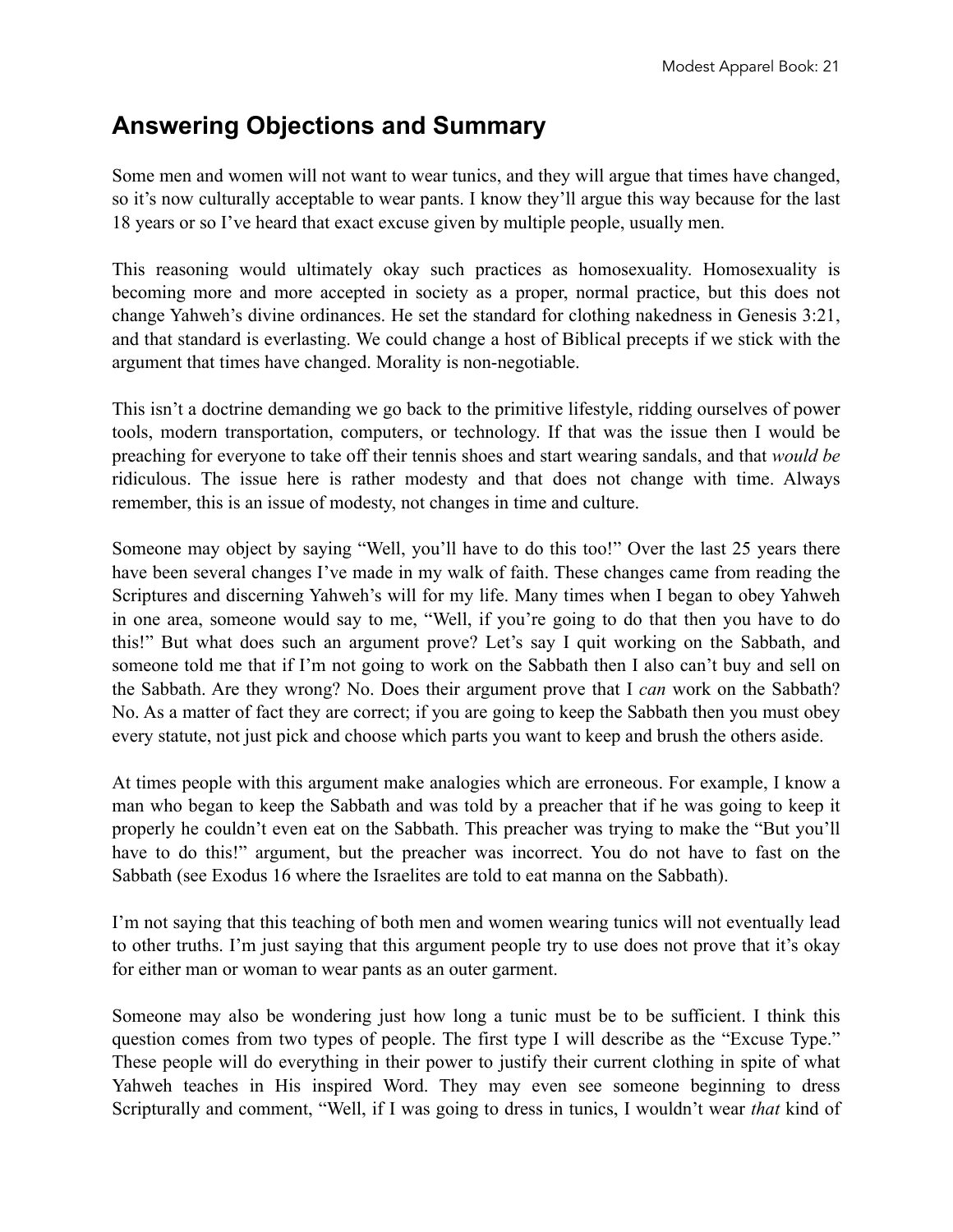tunic." I've heard this very statement from many people ever since I began to wear tunics. Such people have no right to condemn those who are trying to pattern their lifestyle after Scripture. I've encountered the "Excuse Type" in many walks of faith. I can remember when I began to observe the dietary laws to the best of my knowledge. I was soon approached by an individual who wanted to "nail me to the floor" with Leviticus 11. "Well Matthew, if I was going to keep the dietary laws I would be more serious about it than you are." This person did not have room, in my humble opinion, to make such a judgment. I was a "babe" when it came to the dietary laws then but have grown much since.

The second type of people I would like to term as the "Submissive Type." This type will be humble enough to say, "Yes, this is what the Bible teaches, and I will begin to practice it, or at least work towards putting it to practice." These people may not have all the particulars down to a tee from the very beginning, but because of their desire, motivated by nothing but the Spirit of a Holy Creator, they will grow in their knowledge, understanding, and practice of modest dress.

My mind goes back to the Summer of 2004 when I first began to dress this way. It was difficult at first because I looked quite odd in the eyes of just about every person in the general public that I would meet. I remember the first time I walked through a department store. I was so nervous, because people were pointing and whispering; as time went on I even received some remarks of sarcasm. I was once asked where I got my "hula skirt." Another fellow asked me why I started dressing like a woman. My father-in-law (who also wears tunics) told me to tell him that men are supposed to get dressed not "*pantsd;"* he said we are supposed to have a ward-robe, a ward where we keep our robes.

At one point in my early walk of this practice, I was riding down the highway and thought to myself, "Why in the world am I wearing this tunic? Everyone else dresses in pants, shorts, and tshirts, what would be the harm in me dressing the same?" Shortly after that thought, I began to rebuke my own self and remember that the world's standards are not Yahweh's standards. It is Sovereign Yahweh that makes the rules, not me and you. I realized that I had to cast down any thought in my mind that would lead me away from Genesis 3:21 and the rest of Scripture, right on down to the book of Revelation where those redeemed by the Messiah's blood are wearing tunics. Since then I have grown in this area of my walk, even to the point of being asked by force to leave a county courtroom because of the way I was dressed. I refused to tuck-in my tunic, and doing so caused me to not be able to have presence in a United States courtroom. The key is that my presence there *was* recognized by those watching the occurrence. People realized that I was taking a stand for modest apparel, or for a particular faith at least, and that had the possibility of making a righteous impact here on earth for the kingdom of heaven.

In asking ourselves how long our tunic should be I would say that based upon archaeology, history, and scholarship, it should be anywhere from above the knee to the ankle; the tunic should cover the entire thigh, and whether we like it or not, pants are *optional*. Granted, some of my work tunics are a bit shorter, and have slits up the side so that I'm able to move around better, but I always wear pants underneath my tunics so it's really not a problem. If I bend over at work,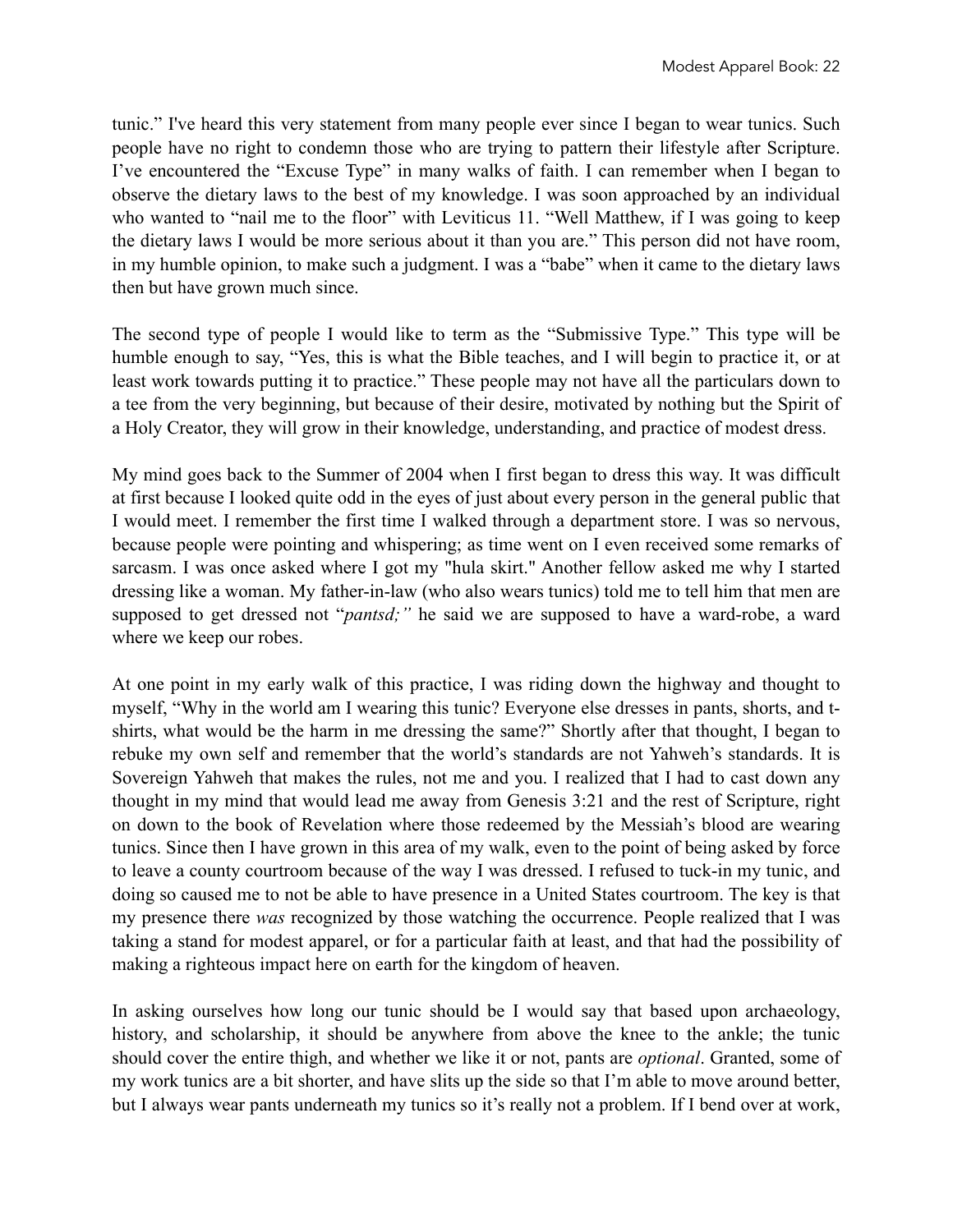I don't have to worry about a "plumber's crack." I remember one time I realized I hadn't zipped my zipper up for most of the day, and I was so embarrassed. Then I remembered that no one ever even knew, because I was wearing a tunic which completely covered my mid-section.

Ultimately, the question of "how long?" is a question you have to answer for yourself. It's like asking me how much food does a person have to eat before he is considered a glutton? The fact remains that tunics were given for modesty and they are still to be worn today. My best answer would probably be to allow the indwelling measure of Yahweh's Holy Spirit to guide you in this area. Seek His Word and seek Him through prayer. Don't try to justify anything, but also don't burden yourself down with something not really necessary.

This topic is really so simple that even a child could understand the logic behind it. If both men and women throughout the whole of Scripture wore tunics for the sake of modesty in outward adornment, why not wear them now? "Knowledge has increased in the fashion arena," someone might say. Don't you think that someone would have figured that out before the 17 or 1800's? From the first man Adam to the last man Adam was approximately 4,000 years. The material for making tunics did change throughout Scripture, and thus is authorized, but the modest apparel placed upon man and woman did not change, and has not changed in Yahweh's eyes to this day.

I am in no way teaching that in certain cases as climbing a tree, riding a horse, or swimming, that pants are not more practical. I actually believe that in many instances pants are more compatible with human actions. I'm not teaching that anyone must throw away their pants, but rather that we should seek to be modest and wear a tunic over top of our pants: both men and women. We are to fully cover our nakedness and not show the shape of our bodies. Pants alone outline the shape of a person's mid-section. The issue at hand deals with covering our nakedness (Genesis 3:7, 21), as well as the prevention of lust. Granted, some people will lust regardless of what we wear, but that is their problem as long as we meet Yahweh's requirements in dress. If pants on a woman reveals her nakedness then pants on a man does as well. If pants on a woman breeds lust in men then pants on a man breeds lust in women. It's that simple.

We thus we have no Scripture whatsoever for the "pants-only" belief. We should speak where the Bible speaks and not wear anything strange to Scripture. Clothing mixed of wool and linen is strange (Lev. 19:19; Deut. 22:11), clothing without fringes is strange (Num. 15:37-41), and in this study we have found that pants as an outward garment, for both men and women, is strange (Gen. 3:21). Brothers and sisters, let us follow the Scriptural way.

Be silent before the Sovereign Yahweh, for Yahweh's day of judgment is almost here. Yahweh has prepared a sacrificial meal; he has ritually purified his guests. On the day of Yahweh's sacrificial meal, I will punish the princes and the king's sons, and all who wear foreign styles of clothing. (Zephaniah 1:7-8, NET)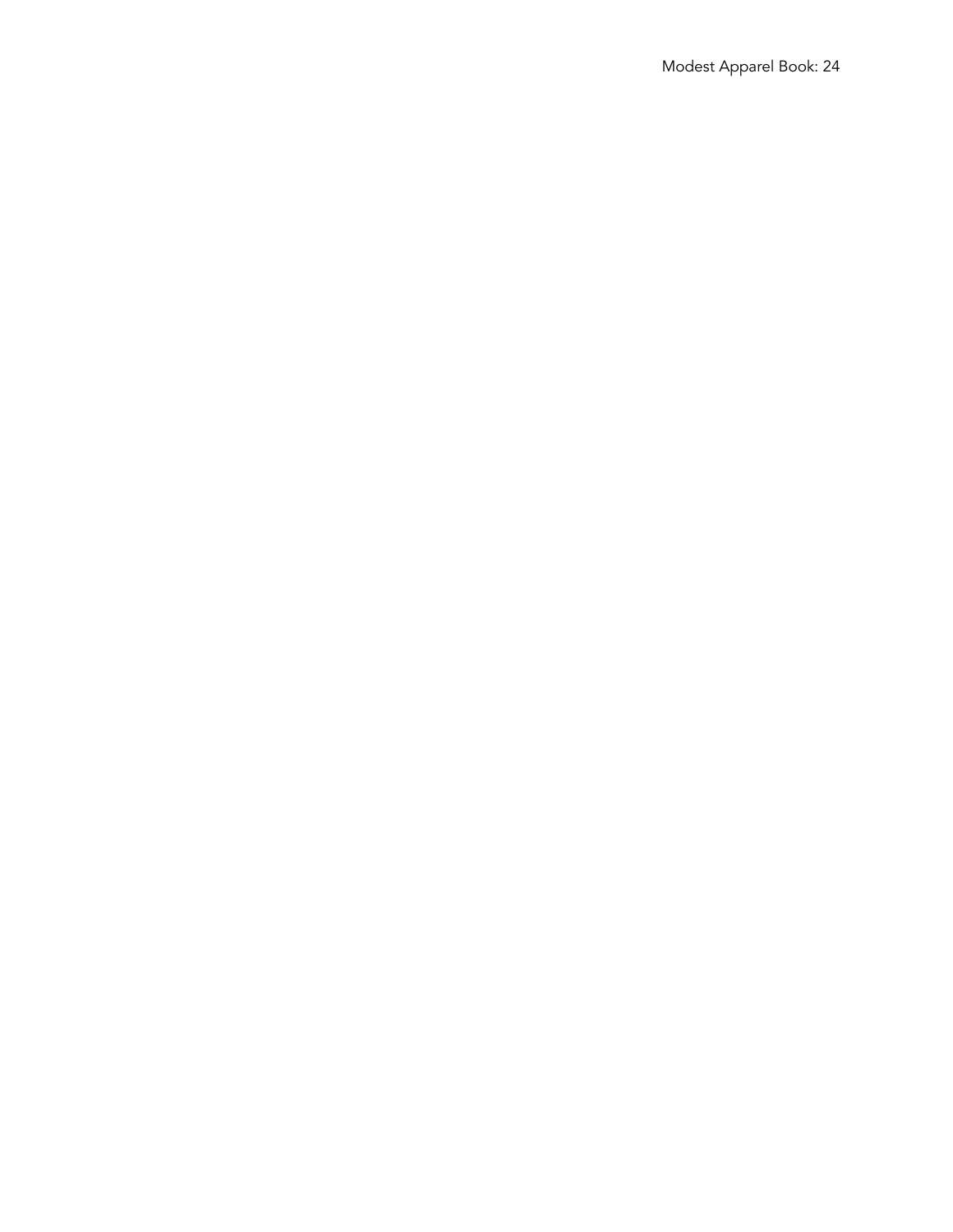# **Practical Modesty**

I'm currently (May, 2022 - in the congregation I pastor) teaching an expository series on Exodus 20:18 through Exodus 24:18. I've only just begun, and am about a dozen sermons into it. I came to Exodus 20:26 not long ago about making sure one's nakedness is not shown, so I decided to let that verse catapult me into a short series on modesty in dress.

I generally post on social media what I'm studying at any given time, and in posting about modesty I've gotten some good feedback from brothers and sisters in the Messiah. I've had many private message, text, and call me to ask practical questions about dress and nakedness. I've gotten questions from people in our local assembly as well, so I decided to address these questions, give practical advice, and add in some encouragement.

Everything asked doesn't have a "black-and-white" answer. There are some grey areas in Scripture. I'm one of the people who gets asked these type questions, sometimes it's because people want to weasel out of obedience, but other times it's because people are genuinely concerned with making sure they are walking in obedience.

It appears to me that in texts like 1 Corinthians 7:12, 25-26 the Apostle Paul sometimes gave his opinion on matters that weren't directly addressed in Scripture. He did this as a faithful student of Scripture, as one who had been entrusted with preaching the gospel, deriving principles from that which was written. I want to do the same here. I am not an Apostle, let it be made known that I'm fully aware of that. At the same time I put a lot of study and effort into learning Yahweh's will for my life as I shepherd a group of people. I take seriously that I'll receive a stricter judgment (Jam. 3:1), so I take time to comb through subjects that are difficult, trying to get down to minute details.

I'm not going to harp on any of this or try to force anything on anyone. My motto is pretty much to live by example and wait until someone asks me a question, because that's usually when a person has an ear to hear. I do want to encourage you though to let go of your modern thinking, and maybe let go of some of your pride; take an honest look at what I'm going to present.

Some sisters have asked me about dresses and skirts; are they similar to the tunic? Yes, some dresses are tunics, and some skirts cover the body in the same way a tunic does, draping loosely over the mid-section. That's really the goal here, to not reveal the shape of our body. Our clothes should compliment our body or beauty, not reveal everything to the outside world. Nakedness is something private to you, or private between you and your spouse if you're married. It's not for the whole world to see. Tight, form-fitting dresses or tight skirts aren't proper, but many dresses and skirts are loose, modest, and beautiful.

I have been asked more than once about "loose pants." Yes, some pants are more loose than others. I have some linen pants that don't hug my mid-section like a tight pair of blue jeans (or the modern "skinny jeans") would. I love my linen pants (they are very comfortable), but I don't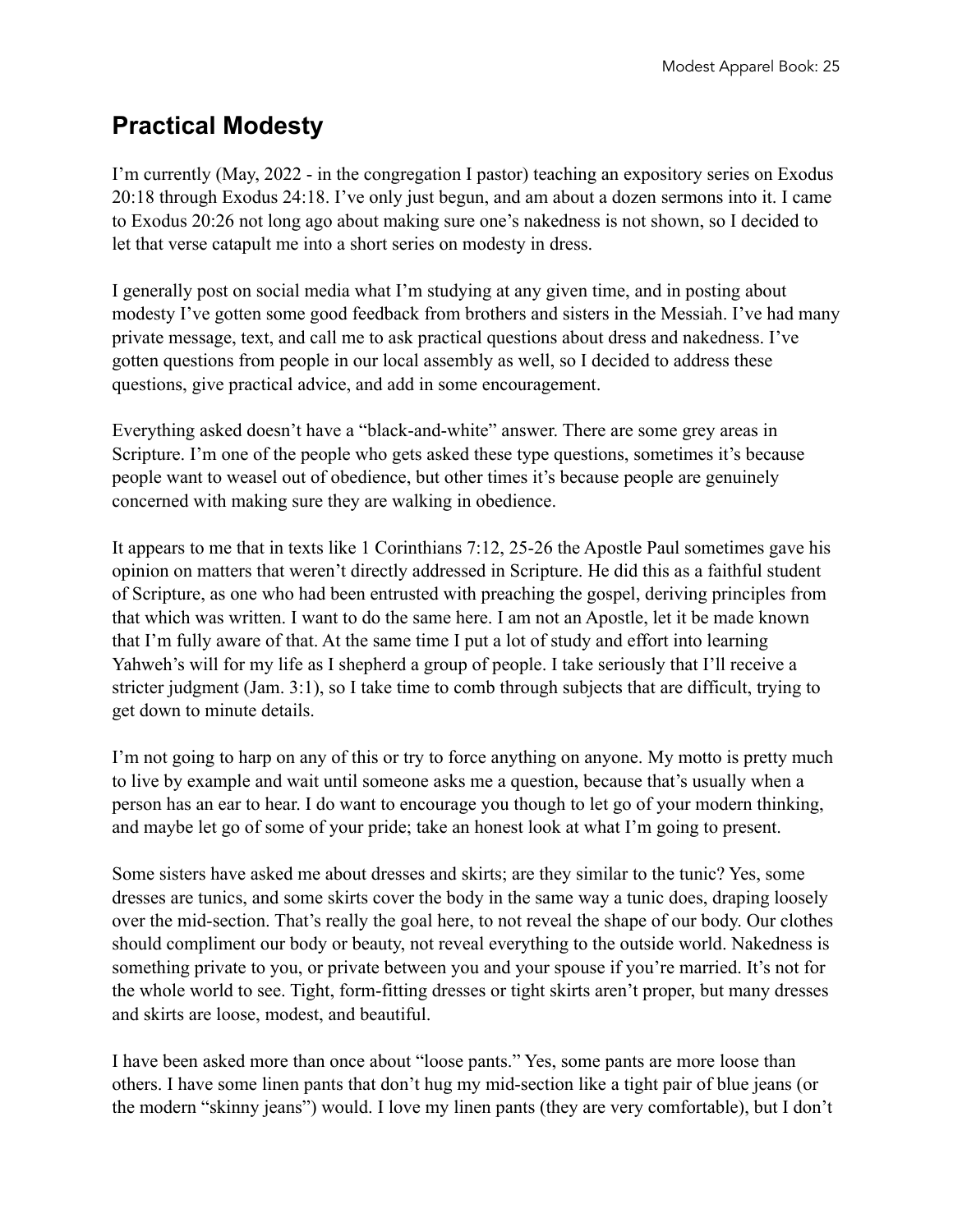wear these pants without a tunic. If I did they would be more modest than a pair of blue jeans, but I'm not really interested in more modest, I'm interested in what Yahweh appointed in Genesis 3:21, so I keep a tunic on over my pants. I think all men and women in the Messiah should do the same.

For the men, I know this is a strange and difficult teaching. When I first started wearing a tunic (2004) I got stared at by so many people. I remember walking through Kohls with my wife back then and this was all brand new to me, so I was self-conscious and noticed all kinds of people do a double-take and point. It was hard back then; I had to get rid of a lot of my flesh. I've worked my way up to not really being bothered by the pointers anymore. Not too long ago I was standing in line at Chick-fil-a and I saw a couple of the young ladies behind the counter point at me, whisper, and laugh. It didn't bother me at all. I looked straight at them, waved and smiled, and they got red in the face and went back to working real quick-like, lol.

It's become a way of life to me, kind of like following the lunar reckoning of months and weeks. Things from the Bible that seem difficult or strange are only that way because we are unfamiliar with them at first. When you change to Yahweh's instructions, the longer you walk in them the less you want out. You start playing in tune with the old, Hebrew ways, and the modern ways start to become strange. I want the world's ways to become strange to me and the old paths to become the norm.

Men, you can begin with baby steps if it's too much to take in all at once. When you buy your shirts there are some shirts that have long tails in the front and back, and there are other shirts with an extra "T" on the tag standing for "tall" that hang down 2 to 4 inches longer than most shirts. I would definitely encourage you to at least wear your shirts untucked men, and then work your way up to a tunic eventually. They used to teach little boys to tuck in their shirt to be presentable, but that's not necessary; it's just a man-made "churchy" formality. No Hebrew man or boy wore a tucked in shirt to the local synagogue*.* I encourage you to untuck your shirt; If you don't start somewhere you'll gradually forget about this teaching. King David said, "I hurried, not hesitating to keep your commands." (Ps. 119:60, HCSB)

The same goes for the sisters here. It's kind-of become stylish now for the short tunics. I see them on the clothes rack some times in stores, and I think some of them are too short (like a mini tunic) but at least it's a start. The women can look for these type shirts if they are wearing pants, shirts that begin to cover or drape over the mid-section. If a woman is more comfortable with a dress or skirt she should look for the more loose ones.

Let me add here about the tops we wear. I understand that clothes will at times show some of our form, and that's unavoidable, but we shouldn't be wearing tops that are too tight or that reveal too much of our chest area. I've seen some fellas who strike their-self as a ladies man and unbutton a few of those buttons down their chest to let some of that hair show. That's not appropriate, and neither is it appropriate for a female to show off her chest area. According to Genesis 3:21 covering nakedness in general is from the shoulders to at least below the thigh. I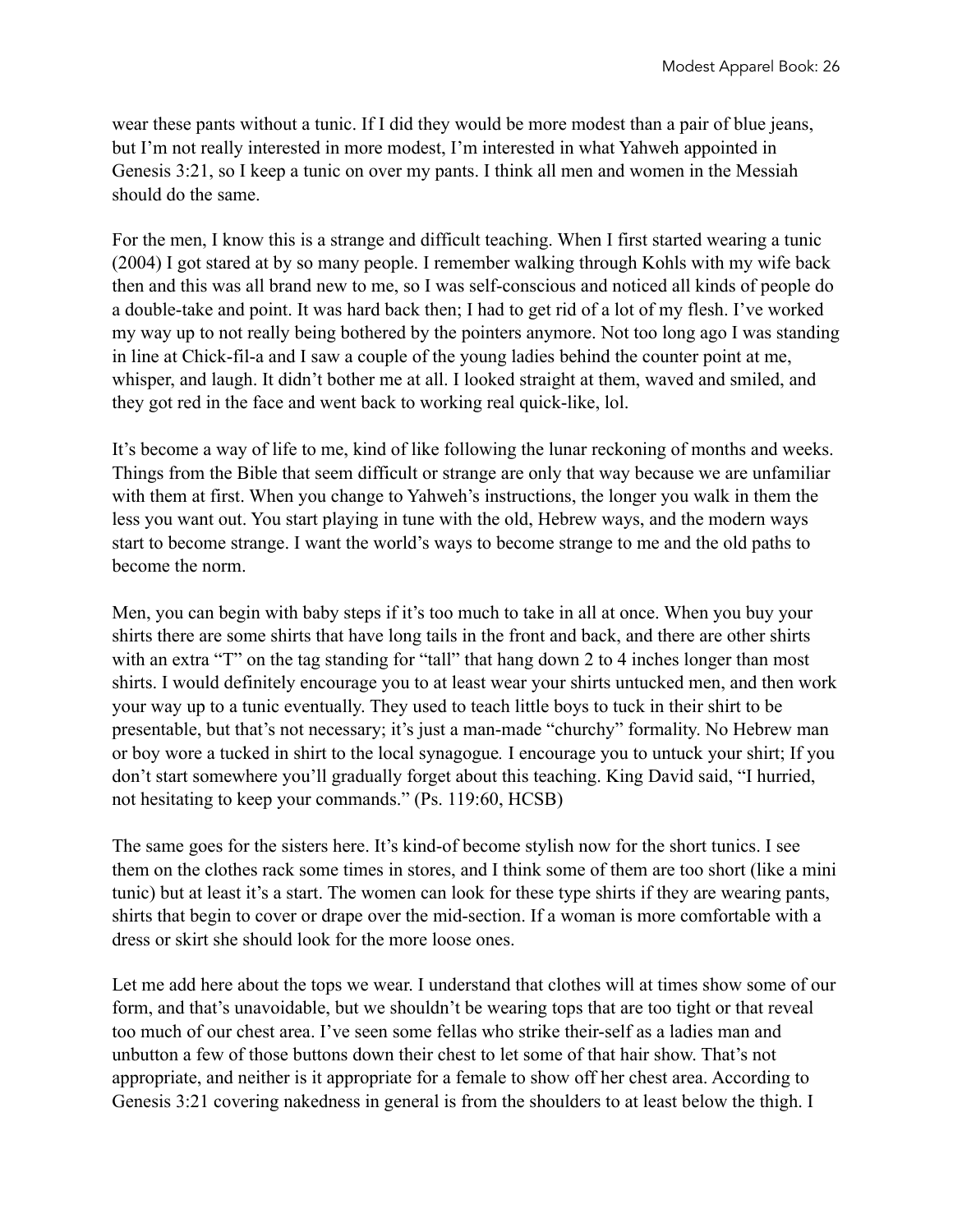don't really like shorts, but I don't think the bottom of the leg is nakedness in Scripture. I think a tunic above the knee is fine by itself or with a pair of shorts.

One person asked me about sleeves. I can't find anything in Scripture that would absolutely speak against wearing a sleeveless tunic. Obviously some sleeveless shirts cover more than others; I'm not really fond of the whole "spaghetti strap" tops for women. To me it just seems like an attempt to keep as little clothing on as possible up top. Some men are vain, desiring to show off their muscles. Let's all remember that modesty is equally about humility. There are some people however who wear sleeveless shirts because it's comfortable. If someone is wearing a sleeveless tunic, I can't speak against that in general. I can see how that, especially in the peak summer time, Hebrew men and women would benefit from a sleeveless tunic as they worked out in the garden or doing farm chores.

What we are dealing with mainly is modesty in mixed, public company. If we had to be modestly dressed at all times then we could never take a bath or get into bed with our spouse. It's the same with changing in a men's locker room. Men around men can still be discreet (same with women around women) but modesty isn't as necessary in these circumstances. If I have to change my shirt in front of my sons at work I do that, but I would not take off my shirt in front of the sisters in our local assembly or a crowd of women.

Trauma healthcare is an exception as well. If a woman gets in a car wreck and is rushed to the emergency room and has to have her shirt cut off to get to her heart, the greater command of saving life takes precedent over the lesser command of modesty. Some have asked me about nontrauma cases, like a male OBGYN examining a woman, and I will have to say that I've never been comfortable with that. I'm not trying to make light of a professional job, I just think midwives are more suitable for these occasions.

I've had the question from a few sisters come up about breastfeeding, which is the natural way to feed your little baby. I think public breastfeeding is an exception and is fine; you can still be discreet about it, but I don't think it's necessary to smother a baby's head while he or she is eating off Mama. People need to realize that a baby needs to eat like the rest of us, and that's the way Yahweh designed for a baby to eat when they are little. People should give Mamas the courtesy of not staring directly at her breast when she's feeding. I've heard some men say it makes them feel uncomfortable, yet when a scantily clad woman walks into a restaurant they don't complain one bit. It's a ridiculous double standard, and the breast-feeding Mama isn't even trying to show off her breast, she's just giving her baby what he/she needs at the time.

If you put this into practice, and start becoming conscious about what you wear, you will start to notice how much more modest a tunic is than traditional, modern clothes. I'm a people-watcher and I'm sure I'm not the only one. You will see people at the grocery store in pants, and then you might see a person dressed in a long coat in the winter time. You will immediately notice how much more modest the long-coat is because it hangs over the mid-section.